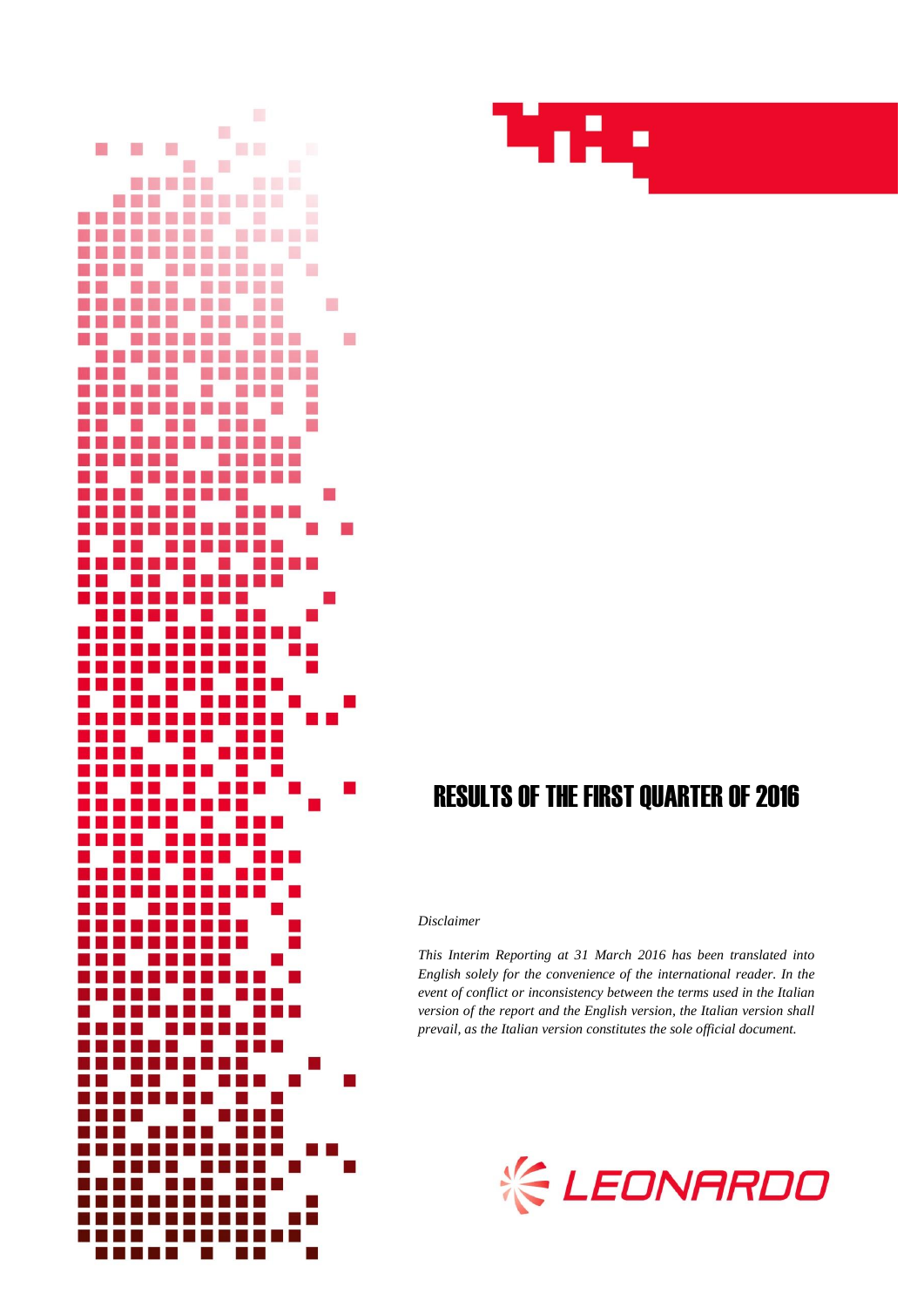## **CONTENTS**

| $\mathcal{I}$ .  |                                                                                                      |  |
|------------------|------------------------------------------------------------------------------------------------------|--|
| $\overline{2}$ . |                                                                                                      |  |
| 3.               |                                                                                                      |  |
| $\overline{4}$ . |                                                                                                      |  |
|                  |                                                                                                      |  |
|                  |                                                                                                      |  |
|                  | Declaration of the officer in charge of financial reporting pursuant to Art. 154-bis, paragraph 2 of |  |
|                  |                                                                                                      |  |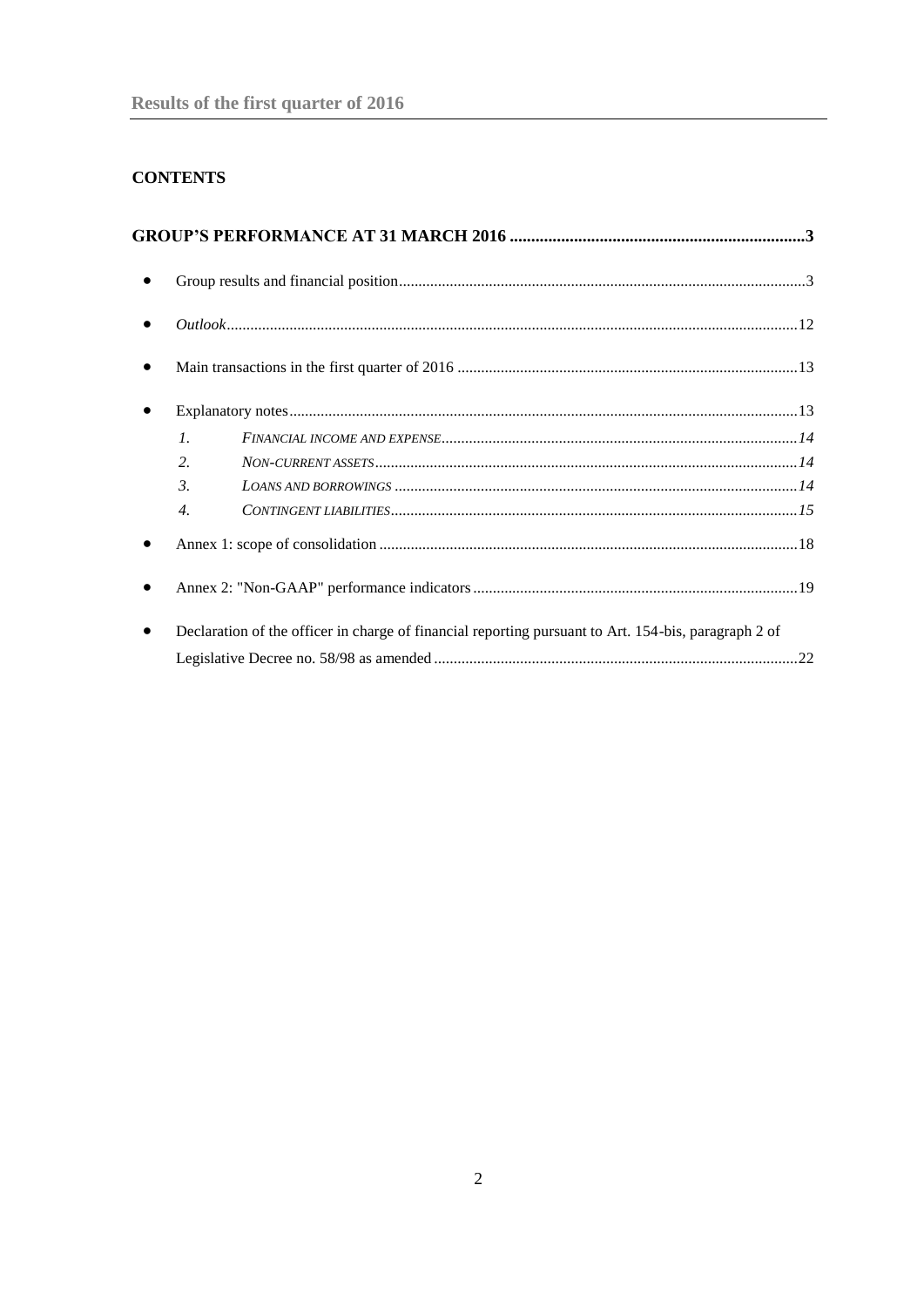## <span id="page-2-0"></span>**Group's performance at 31 March 2016**

#### **Group results and financial position**

<span id="page-2-1"></span>

|                                              | <b>March 2016</b> | March 2015 | <b>Change</b> | 2015   |
|----------------------------------------------|-------------------|------------|---------------|--------|
| New orders                                   | 2,564             | 2,641      | $(2.9\%)$     | 12,371 |
| Order backlog                                | 27,863            | 30,169     | $(7.6\%)$     | 28,793 |
| Revenue                                      | 2,536             | 2,654      | $(4.4\%)$     | 12,995 |
| <b>EBITDA</b>                                | 326               | 287        | 13.6%         | 1,866  |
| <b>EBITDA</b> Margin                         | 12.9%             | 10.8%      | 2.1 p.p.      | 14.4%  |
| <b>EBITA</b>                                 | 164               | 157        | 4.5%          | 1,208  |
| <b>ROS</b>                                   | 6.5%              | 5.9%       | $0.6$ p.p.    | 9.3%   |
| <b>EBIT</b>                                  | 134               | 110        | 21.8%         | 884    |
| Net result before extraordinary transactions | 56                | 4          | n.a.          | 253    |
| Net result                                   | 64                | 11         | n.a.          | 527    |
| Group Net Debt                               | 4,212             | 5,108      | $(17.5\%)$    | 3,278  |
| <b>FFO</b>                                   | 42                | (14)       | n.a.          | 1,446  |
| <b>FOCF</b>                                  | (876)             | (880)      | $0.5\%$       | 307    |
| <b>ROI</b>                                   | 8.2%              | 7.8%       | $0.4$ p.p.    | 15.7%  |
| <b>ROE</b>                                   | 5.3%              | $0.4\%$    | 4.9 p.p.      | 6.2%   |
| Workforce                                    | 46,756            | 54,023     | $(13.5\%)$    | 47,156 |

*Key Performance Indicators* ("KPI")

*Please refer to Annex 2"Non-GAAP performance indicators" for definitions* 

The first months of 2016 confirmed the positive performance of the Group in terms of both results of operations and financial position, showing an increase in particular in EBIT (+22%) and, above all, in net result before extraordinary transactions, equal to 14 times that recorded in the corresponding period of the previous financial year. In details, the results in the first quarter of 2016 (which no longer include any contribution from the *Transportation* business that has been transferred to Hitachi and that has been classified separately under "discontinued operations" in the comparative period) showed:

- a rise in operating results (EBITDA up by +14% compared with the same period of 2015, EBITA by +5% and EBIT by +22%), with a ROS that rose from 5.9% to 6.5%;
- a net result that was considerably positive, equal to  $\epsilon$ mil. 56 at the level of Net result before extraordinary transactions and that was 14 times higher than in 2015, when it amounted to  $\epsilon$ mil. 4. The net result came to €mil 64 at an overall level, including the capital gain from the disposal of FATA, against a profit of €mil. 11 in 2015, which had benefitted from the results from the Transportation operations sold during 2015;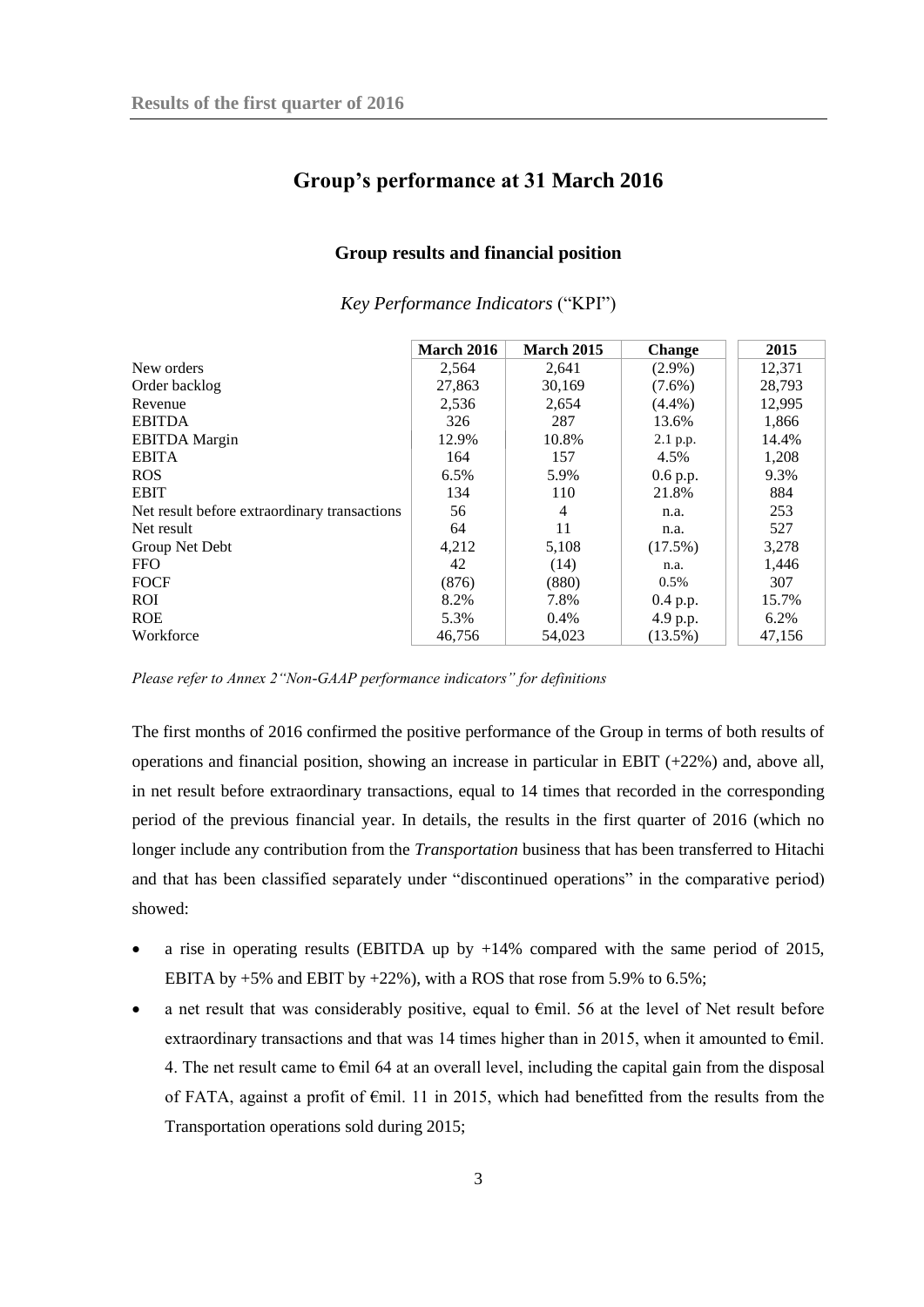- a cash flow that, while negative in line with the normal seasonal fluctuation in Group collections and payments, showed in any case a slight improvement compared to 31 March 2015, when it had already showed a sharp progress compared to the past ( $\epsilon$ mil. -876 against €mil. -880 in 2015);
- a level of new orders of less than that posted in 2015 (- 3%), which did not include the contract for the supply of 28 [Eurofighter Typhoon](http://www.finmeccanica.com/-/eurofighter-typhoon) aircraft signed on 5 April 2016 with the Kuwaiti Ministry of Defence. This contract includes the supply of the aircraft in their most advanced configuration and equipped with the E-scan electronic scanning radar system (developped by the European consortium EuroRADAR, leaded by Leonardo-Finmeccanica), as well as supplies in the sectors of logistics, operational support and training for flight crews and ground staff, which will be provided in collaboration with the Italian Air Force. The agreement also includes the upgrading of the infrastructures in Kuwait which are necessary for the operations of the aircraft.

The contract, whose total value is about  $\epsilon$ bil. 8, will be included in the order backlog when the first advance payment is collected, probably in the second quarter of the year. The activities will cover eight years, with an impact on the profit and loss that will be meaningless in 2016 but will increase and became particularly significant starting from 2019. In financial terms, the effect deriving from the collection of the advance will entail an improvement of FOCF of about €mil 600 in the two-year period 2016/2017, while the subsequent years will be affected by the absorption of this improvement related to working capital requirements deriving from the peak of the production.

In addition to those already referred to, the most significant events that marked the first months of 2016 included the following:

 On 1 January the transactions became effective in legal terms, which involved the concentration in Leonardo-Finmeccanica of the corporate business areas involved in the process of turning the companies into divisions, with the full entry of Leonardo-Finmeccanica into operation as a One Company. The Group is now structured into seven divisions (*Helicopters, Aircraft, Aerostructures, Airborne & Space Systems, Land & Naval Defence Electronics, Defence Systems, Security & Information Systems*) - which have been provided with powers and resources so as to ensure a complete end-to-end management of the related scope of business, with consequent full responsibility of the relevant income statement and which operate, together with the entities outside the One Company perimeter – (mainly DRS, which is subject to a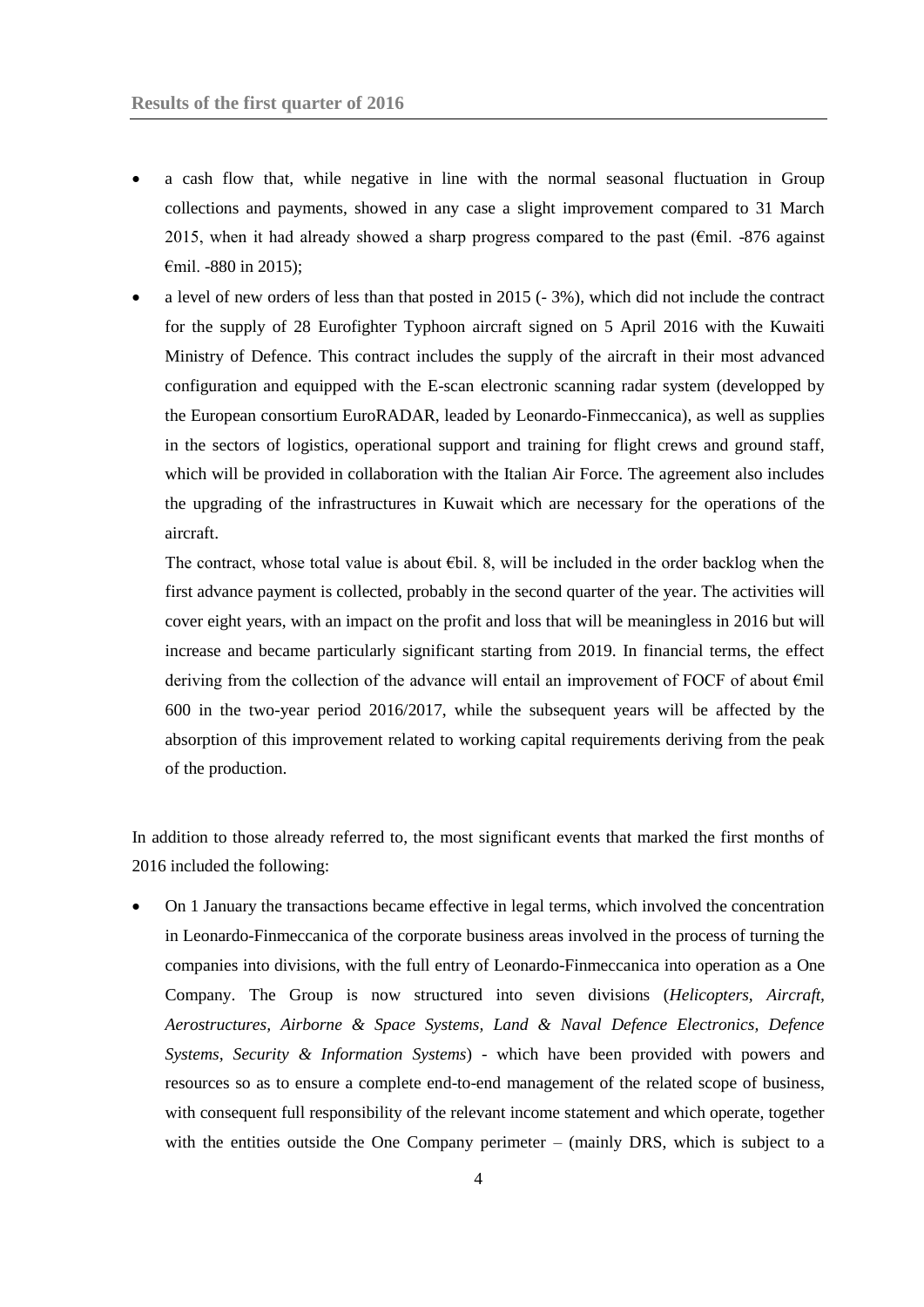Proxy regime and the JVs) within four sectors (*Helicopters*, *Aeronautics*, *Electronics, Defence & Security Systems*, *Space*) which are assigned coordination functions and tasks;

- On 10 March 2016 the disposal of FATA Spa to the Danieli Group was completed;
- Consistently with the implementation of the new Organisational and Operational Model of the One Company and the simultaneous replacement of the previous financial holding model, the Shareholders' Meeting held on 28 April 2016 approved the change of the company name in "Leonardo – Società per azioni" ("Leonardo S.p.A." in an abridged form). Until 31 December 2016 the company name will be "Leonardo – Finmeccanica – Società per azioni" ("Leonardo S.p.A." or "Finmeccanica S.p.A." in an abridged form), in order to guarantee a period of time sufficient to assure the necessary continuity of the company's relationships especially with the foreign countries. The new company name became effective on 4 May 2016..

Before analysing the results for the period, it should be pointed out that, consistently with the new organisation of the Group, the division into sectors has been changed, with the consequent restatement of the comparative position of *Electronics, Defence and Security Systems*, a division of which is that of *Defence Systems* (previously constituting a sector in itself).

The primary changes that marked the Group's performance compared with that of the same period of the previous year are described below. A more thorough analysis can be found in the section covering the trends in each business segment.

|                                                   | <b>31 March 2016</b>     |                |                 |                |            |        |               |
|---------------------------------------------------|--------------------------|----------------|-----------------|----------------|------------|--------|---------------|
|                                                   | <b>New</b>               | <b>Order</b>   | <b>Revenues</b> | <b>EBITA</b>   | $ROS\%$    | EBITDA | <b>EBITDA</b> |
|                                                   | orders                   | <b>backlog</b> |                 |                |            |        | <b>Margin</b> |
| Helicopters                                       | 384                      | 10,762         | 810             | 83             | 10.2%      | 103    | 12.7%         |
| Electronics, Defence &<br><b>Security Systems</b> | 1,217                    | 10,941         | 1,134           | 56             | 4.9%       | 117    | 10.3%         |
| Aeronautics                                       | 993                      | 6,508          | 638             | 41             | 6.4%       | 108    | 16.9%         |
| Space                                             | $\overline{\phantom{0}}$ |                |                 | $\overline{4}$ | n.a.       | 4      | n.a.          |
| Other activities                                  | 6                        | 199            | 67              | (20)           | $(29.9\%)$ | (6)    | $(9.0\%)$     |
| Eliminations                                      | (36)                     | (547)          | (113)           |                | n.a.       |        | n.a.          |
| <b>Total</b>                                      | 2,564                    | 27,863         | 2,536           | 164            | $6.5\%$    | 326    | 12.9%         |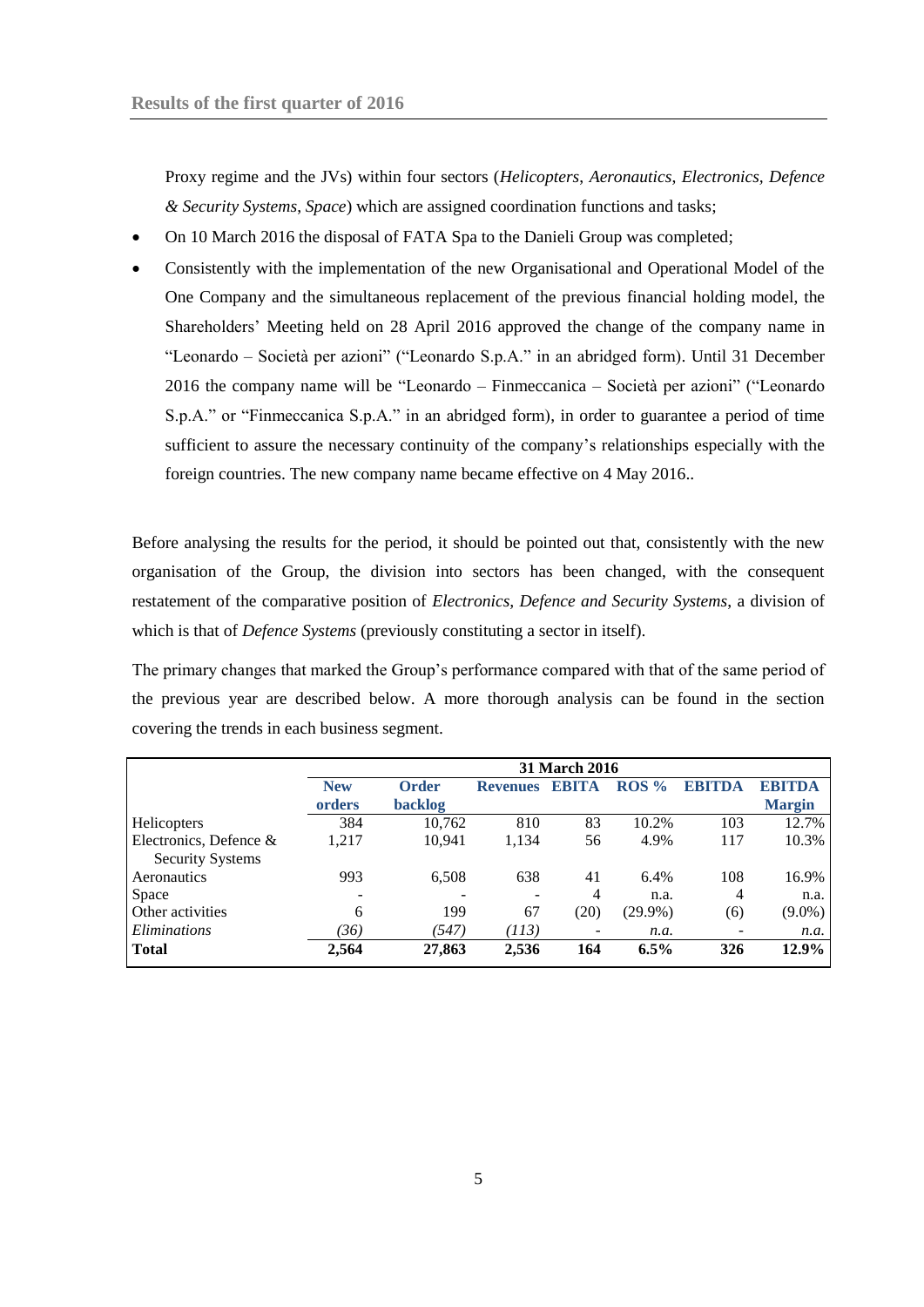|                         | <b>31 March 2015</b> |               |                 |              |                  |               |               |
|-------------------------|----------------------|---------------|-----------------|--------------|------------------|---------------|---------------|
|                         | <b>New</b>           | <b>Order</b>  | <b>Revenues</b> | <b>EBITA</b> | ROS <sub>%</sub> | <b>EBITDA</b> | <b>EBITDA</b> |
|                         | orders               | backlog at 31 |                 |              |                  |               | <b>Margin</b> |
|                         |                      | Dec. 2015     |                 |              |                  |               |               |
| Helicopters             | 1,348                | 11,717        | 924             | 112          | 12.1%            | 132           | 14.3%         |
| Electronics, Defence &  | 1,002                | 11,116        | 1,108           | 33           | 3.0%             | 70            | 6.3%          |
| <b>Security Systems</b> |                      |               |                 |              |                  |               |               |
| Aeronautics             | 329                  | 6,170         | 660             | 34           | 5.2%             | 94            | 14.2%         |
| Space                   |                      |               | ٠               |              | n.a.             |               | n.a.          |
| Other activities        | 5                    | 215           | 69              | (23)         | $(33.3\%)$       | (10)          | $(14,5\%)$    |
| Eliminations            | (43)                 | (425)         | (107)           |              | n.a.             | n.a.          | n.a.          |
| Total                   | 2,641                | 28,793        | 2,654           | 157          | 5.9%             | 287           | 10.8%         |

|                         | Change %   |              |                 |            |                  |            |               |
|-------------------------|------------|--------------|-----------------|------------|------------------|------------|---------------|
|                         | <b>New</b> | <b>Order</b> | <b>Revenues</b> | EBITA      | ROS <sub>%</sub> | ERITDA     | <b>EBITDA</b> |
|                         | orders     | backlog      |                 |            |                  |            | <b>Margin</b> |
| Helicopters             | $(71.5\%)$ | $(8.2\%)$    | $(12.3\%)$      | $(25.9\%)$ | $(1.9)$ p.p.     | $(22.0\%)$ | $(1.6)$ p.p.  |
| Electronics, Defence &  | 21.5%      | $(1.6\%)$    | 2.3%            | 69.7%      | 1.9 p.p.         | 67.1%      | 4.0 p.p.      |
| <b>Security Systems</b> |            |              |                 |            |                  |            |               |
| Aeronautics             | n.a.       | 5.5%         | $(3.3\%)$       | 20.6%      | 1.2 p.p.         | 14.9%      | 2.7 p.p.      |
| Space                   | n.a.       | n.a.         | n.a.            | n.a.       | n.a.             | n.a.       | n.a.          |
| Other activities        | 20.0%      | $(7.4\%)$    | $(2.9\%)$       | 13.0%      | 3.4 p.p.         | 40%.       | 5.5 p.p.      |
| <i>Eliminations</i>     | n.a.       | n.a.         | n.a.            | n.a.       | n.a.             | n.a.       | n.a.          |
| <b>Total</b>            | $(2.9\%)$  | $(3.2\%)$    | $(4.4\%)$       | $4.5\%$    | $0.6$ p.p.       | 13.6%      | 2.1 p.p.      |

### *Commercial performance*

The Group achieved a satisfactory level of **new orders** in first quarter 2016, with book-to-bill ratio equal to 1, in line with 2015. The better result recorded in *Aeronautics*  $(+)$   $\in$   $\mathbb{R}$ mil. 664) – thanks to higher orders gained from Boeing and for M346 aircraft by the Italian Air Force - and recorded in *Electronics*  $(+ \text{ Emil. } 215)$  - mainly for export orders for air traffic control and air defence systems help offsetting the reduction in *Helicopters* (- €mil. 964). This Sector confirmed to be affected by challenges in Oil&Gas, extending across the other civil markets, coinciding with the introduction of some of our new products. The YoY Helicopters comparison also reflects particularly strong first quarter 2015 results, when a significant order from the UK Ministry of Defence had been recorded. As mentioned, at 31 March 2016 Group new orders did not include the contract relating to the supply of 2[8 Eurofighter Typhoon](http://www.finmeccanica.com/-/eurofighter-typhoon) aircraft to Kuwait.

The order backlog, considered in terms of its workability, ensures about two and a half years of production for the Group.

\* \* \* \* \* \* \* \*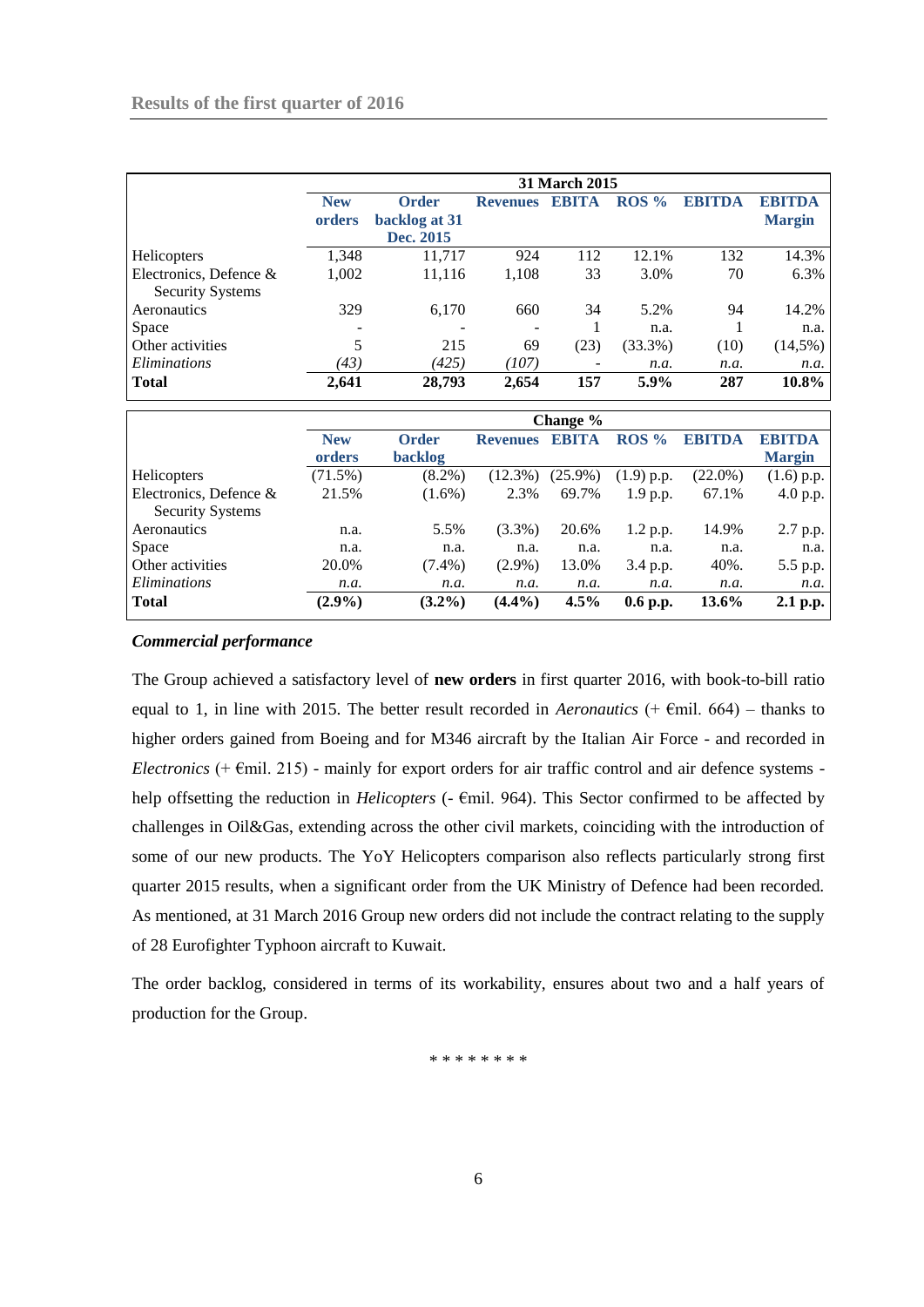#### *Business performance*

|                                                    |             | For the Three months |                        | <b>Change</b> | $\frac{0}{0}$ |
|----------------------------------------------------|-------------|----------------------|------------------------|---------------|---------------|
| $(\epsilon$ millions)                              | <b>Note</b> | 2016                 | ended 31 March<br>2015 |               | <b>Change</b> |
| Revenues                                           |             | 2,536                | 2,654                  | (118)         | $(4.4\%)$     |
| Purchases and personnel expense                    |             | (2,253)              | (2,371)                |               |               |
| Other net operating income/(expenses)              |             | 36                   | (8)                    |               |               |
| Equity-accounted strategic JVs                     |             |                      | 12                     |               |               |
| <b>EBITDA</b>                                      |             | 326                  | 287                    | 39            | 13.6%         |
| <b>EBITDA</b> Margin                               |             | 12.9%                | 10.8%                  | 2.1 p.p.      |               |
| Amortisation, depreciation and impairment losses   |             | (162)                | (130)                  |               |               |
| <b>EBITA</b>                                       |             | 164                  | 157                    | 7             | 4.5%          |
| <b>ROS</b>                                         |             | 6.5%                 | 5.9%                   | 0.6 p.p.      |               |
| Restructuring costs                                |             | (6)                  | (23)                   |               |               |
| Amortisation of intangible assets acquired as part |             |                      |                        |               |               |
| of business combinations                           |             | (24)                 | (24)                   |               |               |
| <b>EBIT</b>                                        |             | 134                  | <b>110</b>             | 24            | 21.8%         |
| <b>EBIT</b> Margin                                 |             | 5.3%                 | 4.1%                   | 1.2 p.p.      |               |
| Net financial income/(expense)                     |             | (71)                 | (102)                  |               |               |
| Income taxes                                       |             | (7)                  | (4)                    |               |               |
| Net result before extraordinary transactions       |             | 56                   | 4                      | 52            | n.a.          |
| Net result related to discontinued operations and  |             |                      |                        |               |               |
| extraordinary transactions                         |             | 8                    |                        |               |               |
| Net profit/(loss) for the period attributable to:  |             | 64                   | 11                     | 53            | n.a.          |
| - owners of the parent                             |             | 64                   |                        |               |               |
| - non-controlling interests                        |             |                      | 10                     |               |               |

**Revenues** decreased over the corresponding period of 2015 by €mil. 118, mainly attributable to the abovementioned difficulties encountered in the sector of *Helicopters*. On the contrary, all the profitability indicators showed a sharp improvement supported by the results recorded in the sector of *Aeronautics* and, above all, by the excellent performance in the sector of *Electronics*, which confirmed the trend recorded in 2015 and allowed the decline recorded in the sector of *Helicopters* to be offset. Specifically, **EBITDA** and **EBITA** showed an increase of 14% and 5%, respectively, compared to the first quarter of 2015, (with an increase of 0.6 p.p. of operating profits), while **EBIT** showed an even more considerable increase (+ 22%), as a result of the lesser impact of restructuring costs.

The **net result before extraordinary transactions** represents a marked improvement (€mil. 56 compared with €mil. 4 in the first three months of 2015), due to the mentioned rise in EBIT and to lower financial costs as a result of lower interest on the Group's debt, by virtue of the buy-back transactions on bond issues which were completed in 2015 and as a result of negative foreign exchange differences which had affected the result posted in the first quarter of 2015. The **net result**  benefitted from the capital gain from the disposal of FATA (temporarily amounting to  $\epsilon$ mil. 8),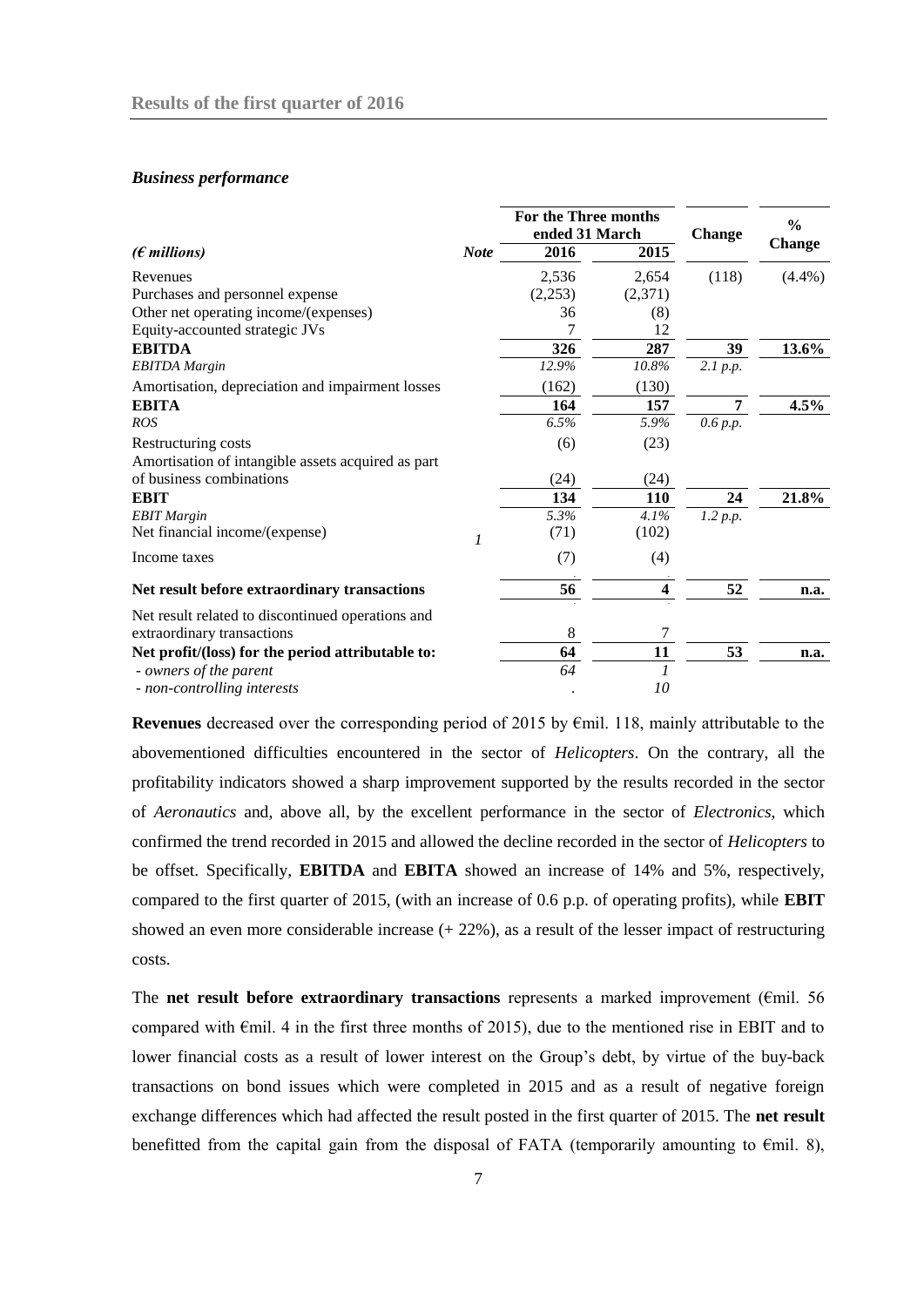while the comparative period included the results from operations in the sector of *Transportation*, which were then transferred to Hitachi.

\* \* \* \* \* \* \* \*

#### *Financial performance*

|                                               | <b>For the Three months</b><br>ended 31 March |       | <i>Change</i> | % Change |  |
|-----------------------------------------------|-----------------------------------------------|-------|---------------|----------|--|
| ( $\epsilon$ millions)                        | 2016                                          | 2015  |               |          |  |
| <b>Funds From Operations (FFO)</b>            | 42                                            | (14)  | 56            | n.a.     |  |
| Change in working capital                     | (801)                                         | (723) |               |          |  |
| Cash flows from ordinary investing activities | (117)                                         | (143) |               |          |  |
| <b>Free Operating Cash Flow (FOCF)</b>        | (876)                                         | (880) | 4             | $0.5\%$  |  |
| Change in other investing activities          | (5)                                           | (19)  |               |          |  |
| Treasury shares purchase                      | (35)                                          |       |               |          |  |
| Net change in loans and borrowings            | 48                                            | 71    |               |          |  |
| Dividends paid                                | (1)                                           |       |               |          |  |
| Net increase (decrease) in cash and cash      |                                               |       |               |          |  |
| equivalents                                   | (869)                                         | (828) |               |          |  |
| Cash and cash equivalents at 1 January        | 1,771                                         | 1,495 |               |          |  |
| Exchange rate differences and other changes   | (18)                                          | 40    |               |          |  |
| Cash and cash equivalents at 1 January of     |                                               |       |               |          |  |
| discontinued operations                       |                                               | (290) |               |          |  |
| Cash and cash equivalents at 31 March         | 884                                           | 417   |               |          |  |

In the first quarter of 2016 the cash flow performance showed a slight improvement compared to the first quarter of 2015, with a negative FOCF of  $\epsilon$  mil. 876. Said performance confirmed the trend recorded within the Group, reporting considerable cash absorptions in the first period of the financial year. Net Debt showed a considerable reduction (- 18%) compared to 31 March 2015, thanks to the positive cash performance recorded in the last months of 2015 and to the disposal operations carried out in the sector of Transportation, which were completed in November 2015. Compared to 31 December 2015, there were the following changes, which were affected by the usual cash absorption in the first months of the financial year and by the buy-back of treasury shares serving incentive plans: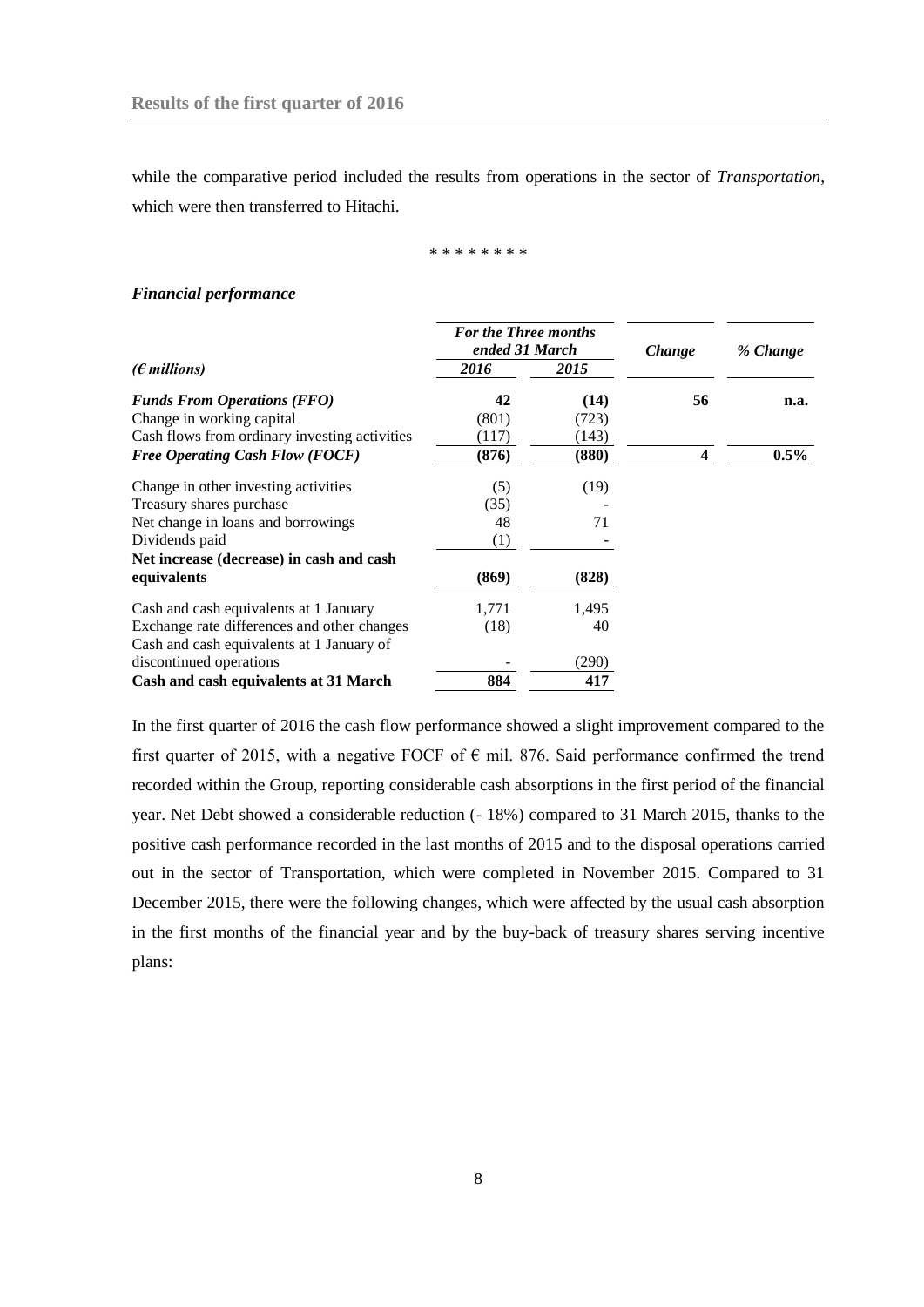

**Net capital invested** rose compared with the figure for 31 December 2015 due to the increase in net working capital, resulting from the seasonal fluctuation in cash flows:

|                                                  | <b>Note</b>    | 31 March<br>2016 | <b>31 December</b><br>2015 | 31 March<br>2015 |
|--------------------------------------------------|----------------|------------------|----------------------------|------------------|
| $(E$ millions)                                   |                |                  |                            |                  |
| Non-current assets                               | $\overline{c}$ | 12,051           | 12,558                     | 12,579           |
| Non-current liabilities                          |                | (3, 438)         | (3,676)                    | (3,510)          |
| <b>Capital assets</b>                            |                | 8,613            | 8,882                      | 9,069            |
| Inventories                                      |                | 4,433            | 4,337                      | 4,754            |
| Trade receivables                                |                | 6,635            | 6,375                      | 6,323            |
| Trade payables                                   |                | (9, 544)         | (9,962)                    | (9,989)          |
| <b>Working capital</b>                           |                | 1,524            | 750                        | 1,088            |
| Provisions for short-term risks and charges      |                | (708)            | (736)                      | (694)            |
| Other net current assets (liabilities)           |                | (1,048)          | (1,320)                    | (1,082)          |
| Net working capital                              |                | (232)            | (1,306)                    | (688)            |
| Net invested capital                             |                | 8,381            | 7,576                      | 8,381            |
| Equity attributable to the Owners of the Parent  |                | 4,163            | 4,280                      | 3,638            |
| Equity attributable to non-controlling interests |                | 19               | 22                         | 365              |
| <b>Equity</b>                                    |                | 4,182            | 4,302                      | 4,003            |
| <b>Group Net Debt</b>                            | $\mathfrak{Z}$ | 4,212            | 3,278                      | 5,108            |
| Net (assets)/liabilities held for sale           |                | (13)             | (4)                        | (730)            |

\* \* \* \* \* \* \* \*

Below are the key performance indicators by sector: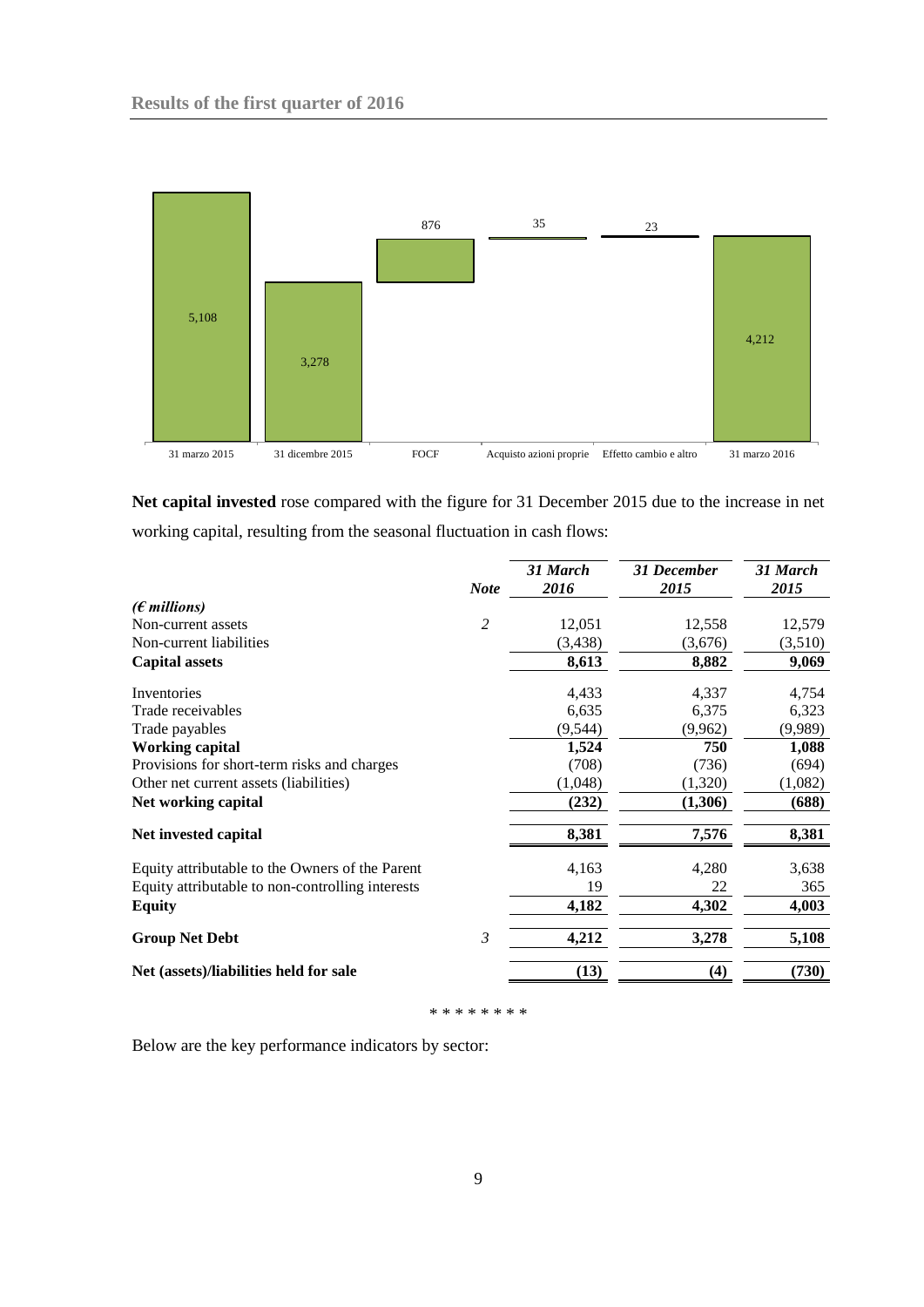## **Helicopters**

The performance in the first quarter was affected by the commercial challenges across some civil markets, which involved in particular the production of AW189 and AW139, coinciding with the introduction of the new AW169 aircraft, and therefore showed a decline in all the indicators. However, the profitability, albeit lower than in the same period of the previous financial year, maintained double digit figures.

*New orders*. The reduction recorded in new orders must be attributed to the abovementioned challenges encountered across some civil markets, a phenomenon that was also amplified by a particularly strong first quarter 2015 order intake, when a significant order had been signed with the UK Ministry of Defence, in relation to logistical support and maintenance services for the AW101 Merlin helicopters.

*Revenues*. They recorded a decline to be attributed to the phenomena mentioned above, as well as to the expected reduction in the operations concerning the AW159/Lynx programmes and the lower contribution from Product Support.

*EBITA*. It recorded a reduction due to the effect of a decline in revenues and to the lower profitability recorded in the period, which was affected in particular by the ongoing activities for the development of the new AW169 aircraft, as well as by the contribution from AW139 and Product Support.

#### **Electronics, Defence & Security Systems**

The first quarter of the year was characterised by a good commercial performance, thanks to the acquisition of major orders, above all in the export segment, and by a considerable improvement in EBITA, which confirmed the positive performance already recorded during 2015.

*New orders.* They recorded an increase compared to the same period in 2015. The main new orders included the contract for the supply of an air traffic surveillance and protection system to the Armed Forces in Qatar, in the *Land & Naval Defence Electronics* division.

*Revenues.* They were substantially in line with the first quarter of 2015. The higher volumes associated with the start of operations for major orders gained during 2015 in the Divisions of *Land & Naval Defence Electronics* and *Security & Information Systems* (Naval Law, TETRA PIT) offset the expected decline recorded in DRS as a result of the disposals of non-core businesses that occurred at the end of the previous year.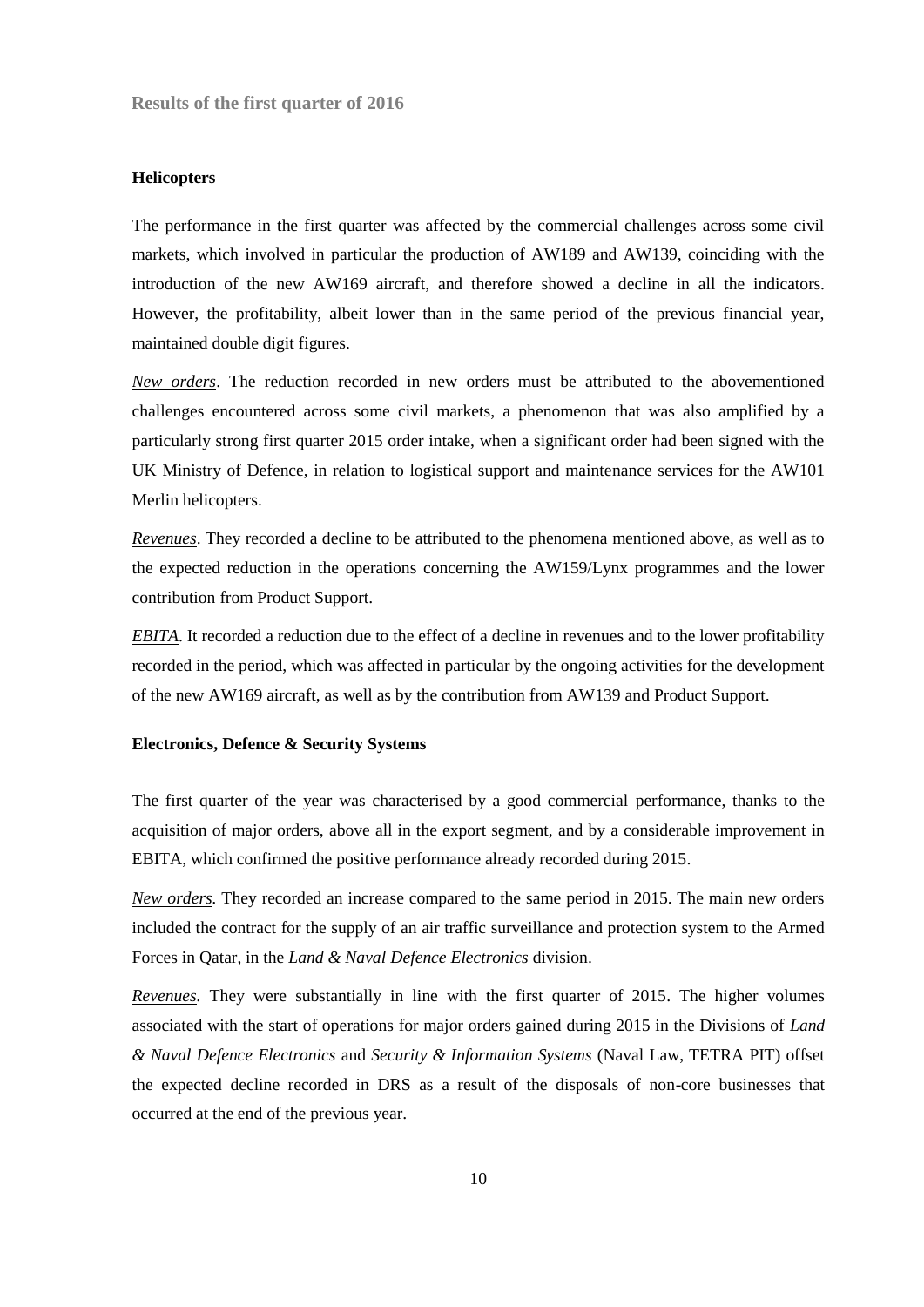*EBITA*. It showed a sharp improvement compared to the first quarter of 2015 as a result of the benefits arising from efficiency improvement actions and from the gradual recovery of industrial profitability within the *Security & Information Systems* Division; as regards DRS, the lower profitability associated with a mix of activities that focused on low margin development programmes such as ORP (*Ohio Replacement Programme*) and MFoCS (*Mounted Family of Computing Systems),*  was offset by savings on structure costs.

|                                   | <b>New</b><br>orders | <b>Revenues</b> | <b>EBITA</b> | ROS <sub>9</sub> | ERITDA | <b>EBITDA</b><br><b>Margin</b> |
|-----------------------------------|----------------------|-----------------|--------------|------------------|--------|--------------------------------|
| DRS (\$mil.) March 2016           | 422                  | 364             |              | 4.7%             | 26     | 7.1%                           |
| DRS (\$mil.) March 2015           | 567                  | 401             | 18           | 4.5%             | 29     | 7.2%                           |
| DRS ( $\epsilon$ mil.) March 2016 | 383                  | 330             | 15           | 4.7%             | 24     | 7.1%                           |
| DRS ( $\epsilon$ mil.) March 2015 | 503                  | 356             | 16           | 4.5%             | 25     | 7.2%                           |

The key performance indicators of DRS are provided below in US dollars and euros:

*Average exchange rate €/USD: 1.1021 (1Q 2016) and 1.1270 (1Q 2015).*

#### **Aeronautics**

From a commercial point of view, the first quarter of 2016 recorded a significant level of new orders both in the *Aircraft* Division, for the supply of 9 additional advanced training aircraft M-346 to the Italian Air Force, and in the *Aerostructures* Division, which received an order for the supply of 100 fuselage sections for the B787 programme.

From a production point of view, during the first quarter of 2016 deliveries were made for 30 fuselage sections and 19 stabilisers for the B787 programme (29 fuselage sections and 18 stabilisers delivered in the first quarter of 2015) and 24 ATR fuselages (20 delivered in the first quarter of 2015). As regards the production of M-346, 3 aircrafts were delivered to Israel (4 aircraft were delivered to the Italian Air Force and to Israel in the first quarter of 2015).

*New orders***.** They recorded an increase that was mainly due to the abovementioned orders gained from the Italian Air Force for the supply of nine M346 aircraft and from Boeing for the B787 programme. The other major orders gained in the first quarter of 2016 included orders for the *Aerostructures* Division*,* those for the B767 and B777 programmes and for the *Aircraft* Division those for logistical support activities for EFA aircraft and orders received from Lockheed Martin for the F-35 programme.

*Revenues*. Overall business volumes were in line with the result recorded in the first quarter of 2015, both for the *Aerostructures* Division and in the *Aircraft* Division. Specifically, in the *Aerostructures*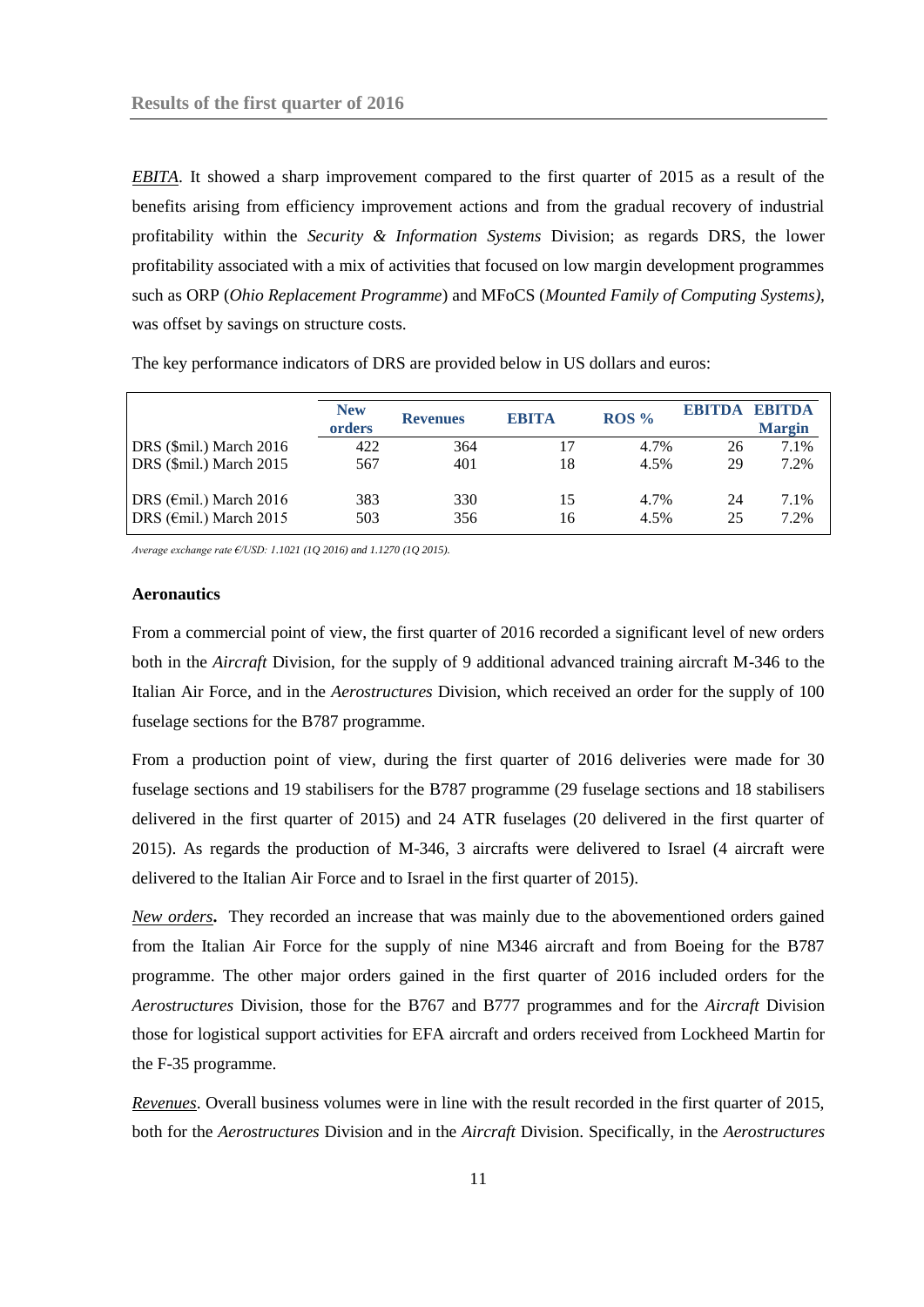Division there was a slight decline due to lower foreign pass-through supplies concerning the B787 programme, while, in the *Aircraft* Division, the increased productions for the M346 and F-35 programmes offset a decline in revenues for the EFA and C27J aircraft.

*EBITA***.** There was an increase that was attributable to an improvement in the performance in the *Aerostructures* Division, in particular for the ATR programme, and in the profitability of training and C27J aircraft, which more than offset a lower contribution from defence aircraft and the GIE-ATR consortium.

#### **Space**

The first quarter of 2016 was marked by the good performance of the manufacturing segment that, in comparison with the same period of the prior year, showed an increase in business volumes, in particular as regards telecommunications programmes, and an improvement of the industrial profitability. Moreover, this allowed to offset the lower marginality for the period in the supply of satellite services.

\* \* \* \* \* \* \* \*

## <span id="page-11-0"></span>*Outlook*

Following the signature of the contract with the Minister of Defense of Kuwait for the supply of 28 *Eurofighter Typhoon*, 2016 guidance are now revised to include a significant improvement in orders and FOCF, compared to the original 2016 guidance published with 2015 results.

2016 Orders guidance increased for the effect of the award of the Kuwait contract (approaching €bil. 8 value). In financial terms, the effect deriving from the collection of the advance will entail an improvement of FOCF of about €mil 600 in the two-year period 2016/2017, of which approximately €mil 200 in the first year, with a consequent improvement in the expected Net Debt. The Group expects meaningless profit and loss impacts on 2016.

Therefore, 2016 full-year guidance are now updated as follows:

|                             | 2015    |                 | $2016$ Outlook* |
|-----------------------------|---------|-----------------|-----------------|
|                             | amounts | <b>Previous</b> | Updated         |
| New Orders ( $\in$ bln)     | 12.4    | $12.2 - 12.7$   | ca 20.0         |
| Revenues ( $\in$ bln)       | 13.0    | $12.2 - 12.7$   | $12.2 - 12.7$   |
| EBITA $(\epsilon m)n$       | 1,208   | $1,220 - 1,270$ | $1,220 - 1,270$ |
| FOCF $(\epsilon mln)$       | 307     | $300 - 400$     | $500 - 600$     |
| Group Net Debt ( $\in$ bln) | 3.3     | ca.3.0          | ca. $2.8$       |

*(\*) Exchange rate assumptions: €/USD 1.15; €/GBP 0,75*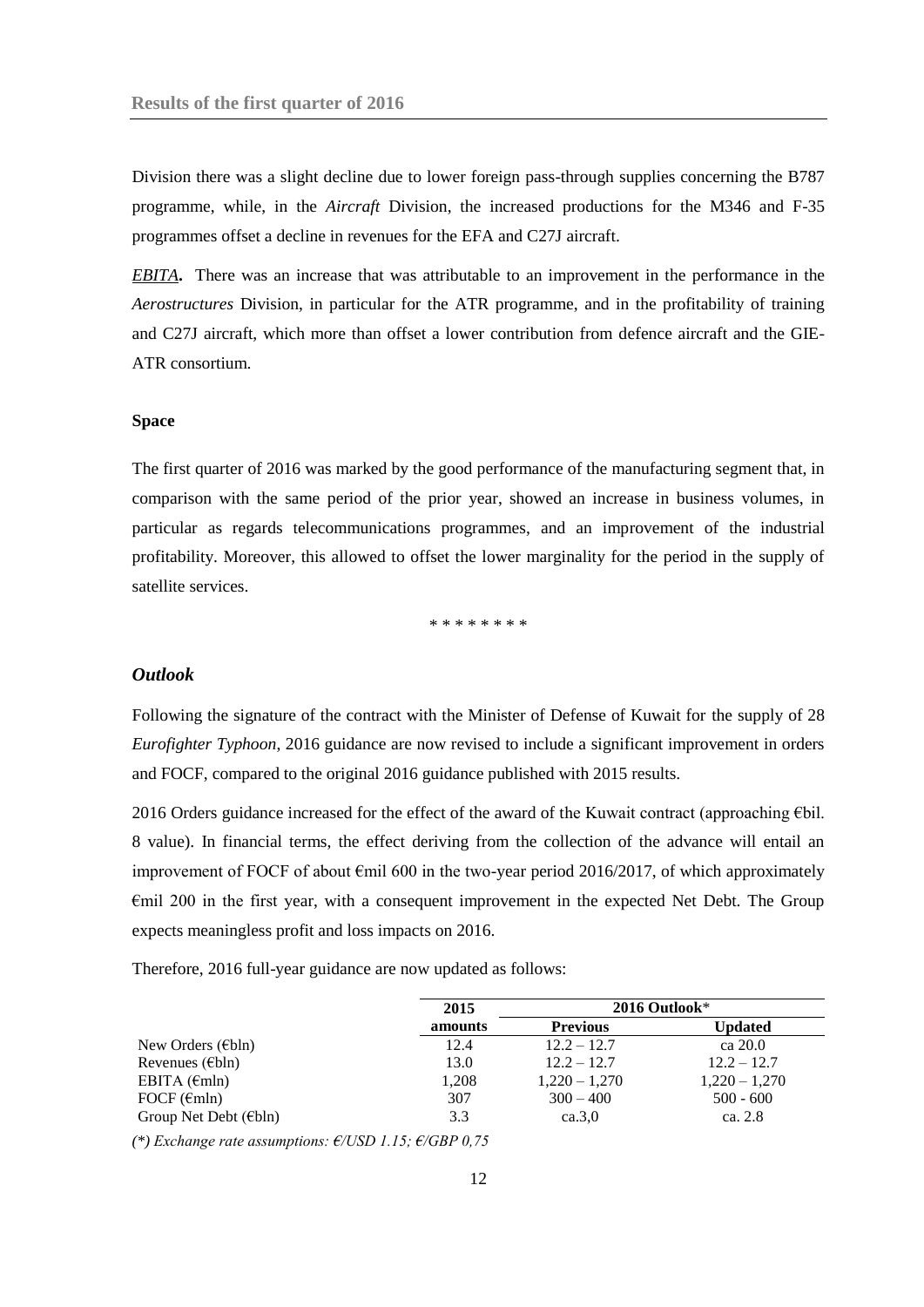\* \* \* \* \* \* \*

### <span id="page-12-0"></span>**Main transactions in the first quarter of 2016**

*Industrial transactions.* On 10 March 2016 there was the closing of the transaction for the transfer to the DANIELI Group of 100% of the share capital of Fata S.p.A., which operates in the design of industrial plants, and its subsidiaries. Before the closing, there was a spin-off within Fata, through a partial demerger, which involved the investment in Fata Logistic Systems and some asset items which were transferred to companies in the Leonardo-Finmeccanica Group.

*Financial transactions.* On 27 April 2016 Leonardo-Finmeccanica renewed the EMTN programme for a further 12 months, keeping unchanged the maximum amount of  $\epsilon$ bil. 4.

\* \* \* \* \* \* \* \* \* \* \* \*

#### <span id="page-12-1"></span>**Explanatory notes**

In accordance with Legislative Decree no. 25 of 2016, which became effective last 18 March, the obligation to communicate the quarterly data was eliminated. This decree assigned to Consob the power to regulate the information to provide with reference to the first and third quarter of each year. Pending a definition of the regulatory framework, Leonardo-Finmeccanica prepared this interim reporting on a voluntary basis and in continuity of disclosure. Any subsequent policy, than as reported in the Financial Calendar 2016, will be timely announced.

The interim reporting, approved today by the Board of Directors, is made available to the public at the Company's registered office, at Borsa Italiana S.p.A., on the Company's website [\(www.leonardocompany.com,](http://www.leonardocompany.com/) section Investors/Financial Reports), as well as on the website of the authorised storage mechanism NIS-Storage [\(www.emarketstorage.com\)](http://www.emarketstorage.com/).

The accounting policies, measurement criteria and consolidation methods used for this interim reporting at 31 March 2016, which should be read in conjunction with the 2015 annual consolidated financial statements, are unchanged from those of the 2015 annual consolidated financial statements (except for those specifically applicable to interim financial reports) and the interim financial report at 31 March 2015.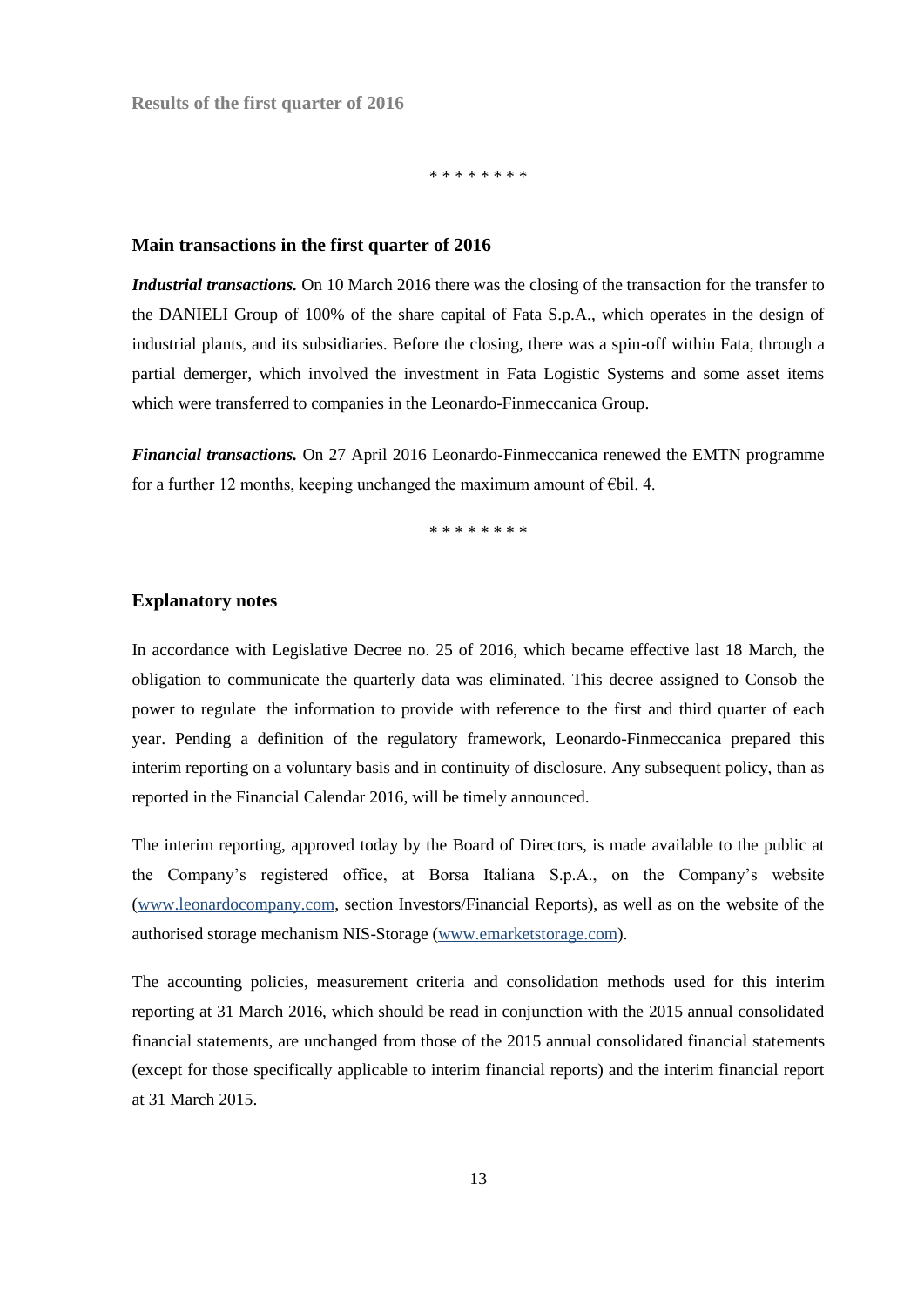This interim reporting, approved by the Board of Directors on 5 May 2016, was not subject to any statutory review.

## <span id="page-13-0"></span>**1. FINANCIAL INCOME AND EXPENSE**

|                                                         | For the Three months ended 31<br><b>March</b> |       |  |
|---------------------------------------------------------|-----------------------------------------------|-------|--|
|                                                         | 2016                                          | 2015  |  |
| Interest                                                | (62)                                          | (70)  |  |
| Commissions                                             | (2)                                           | (5)   |  |
| Fair value gains (losses) through profit or loss        |                                               | (5)   |  |
| Premiums (paid) received on forwards                    |                                               | (2)   |  |
| Exchange rate differences                               |                                               | (14)  |  |
| Other financial income and expense                      | (11)                                          | (10)  |  |
| Share of profits/(losses) of equity-accounted investees |                                               |       |  |
| <b>Financial income and expense</b>                     | (71)                                          | (102) |  |

## <span id="page-13-1"></span>**2. NON-CURRENT ASSETS**

|                                                         | <b>31 March 2016</b> | 31 December 2015 |
|---------------------------------------------------------|----------------------|------------------|
| Goodwill                                                | 3,821                | 3,988            |
| Development costs                                       | 512                  | 520              |
| Non-recurring costs                                     | 1,437                | 1,437            |
| Concessions, licences and trademarks                    | 321                  | 324              |
| Acquired through business combinations                  | 539                  | 588              |
| Other intangible assets                                 | 132                  | 153              |
| Intangible assets                                       | 6,762                | 7,010            |
| Property, plant and equipment and investment properties | 2,570                | 2,662            |
| Other non-current assets                                | 2,719                | 2,886            |
| <b>Non-current assets</b>                               | 12,051               | 12,558           |

## <span id="page-13-2"></span>**3. LOANS AND BORROWINGS**

The Group Net Debt breaks down as follows: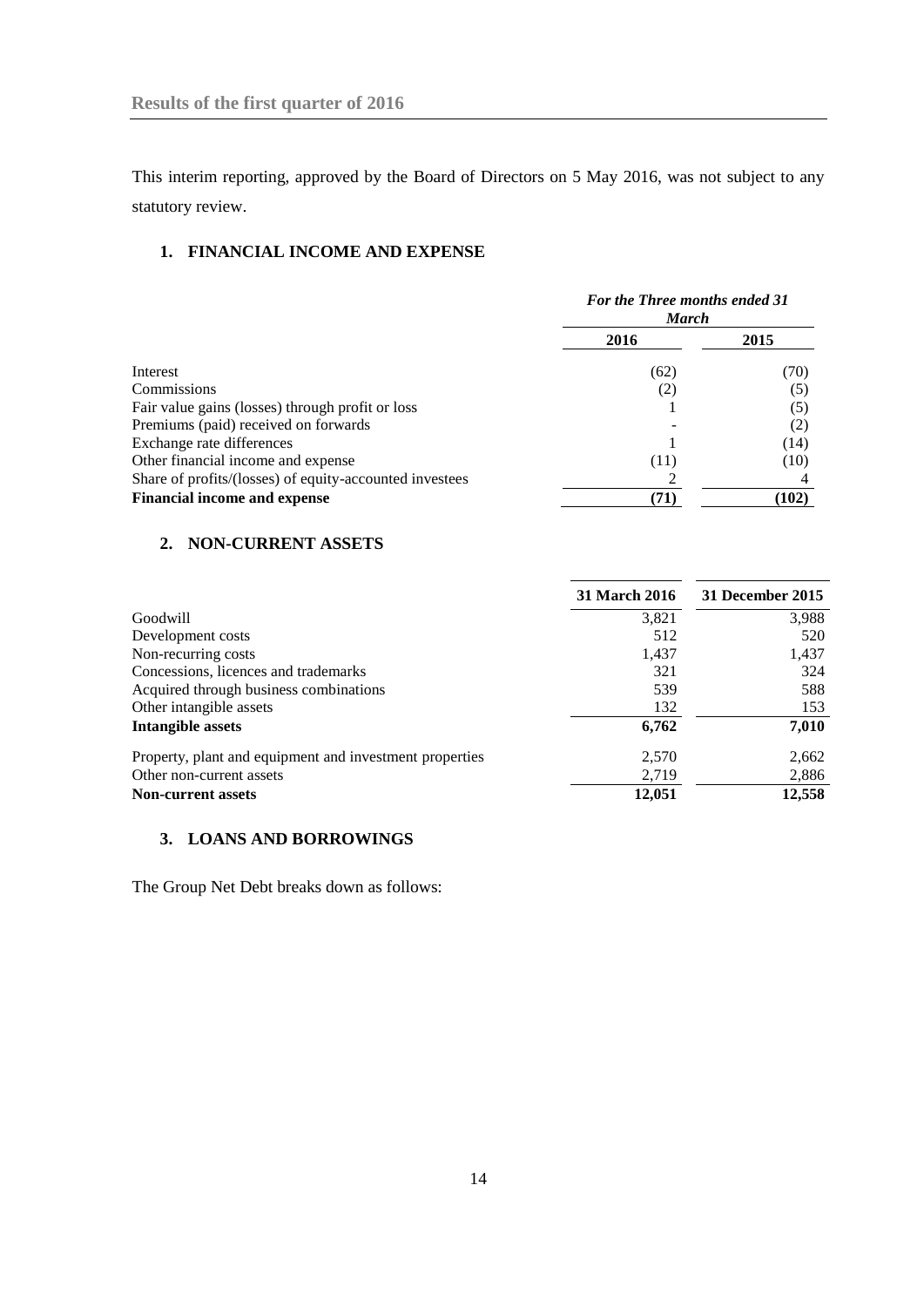| $(\epsilon$ millions)                                                                                               | 31 March<br>2016 | of<br>which<br>current | 31 December<br>2015 | οf<br>which<br>current | 31 March<br>2015  | $\sigma f$<br>which<br>current |
|---------------------------------------------------------------------------------------------------------------------|------------------|------------------------|---------------------|------------------------|-------------------|--------------------------------|
| <b>Bonds</b>                                                                                                        | 4,256            | 53                     | 4,397               | 121                    | 4,858             | 61                             |
| Bank debt                                                                                                           | 353              | 72                     | 389                 | 96                     | 594               | 244                            |
| Cash and cash equivalents                                                                                           | (884)            | (884)                  | (1,771)             | (1, 771)               | (417)             | (417)                          |
| Net bank debt and bonds                                                                                             | 3,725            |                        | 3,015               |                        | 5,035             |                                |
| Fair value of the residual portion in<br>portfolio of Ansaldo Energia<br>Current loans and receivables from         | (133)            |                        | (131)               |                        | (125)             |                                |
| related parties                                                                                                     | (114)            | (114)                  | (122)               | (122)                  | (148)             | 148)                           |
| Other current loans and receivables                                                                                 | (26)             | (26)                   | (45)                | (45)                   | (128)             | (128)                          |
| Current loans and receivables and<br>securities                                                                     | (273)            |                        | (298)               |                        | (401)             |                                |
| Hedging derivatives in respect of<br>debt items<br>Related-party loans and borrowings<br>Other loans and borrowings | 66<br>605<br>89  | 66<br>603<br>58        | 41<br>401<br>119    | 41<br>399<br>83        | (94)<br>484<br>84 | (94)<br>478<br>49              |
| <b>Group Net Debt</b>                                                                                               | 4,212            |                        | 3,278               |                        | 5,108             |                                |

*The reconciliation with the net financial position required by Consob Communication no. DEM/6064293 of 28 July 2006 is provided in Annex 2.* 

Leonardo-Finmeccanica, to meet the financing needs for ordinary Group activities, obtained a revolving credit facility for a total of €mil. 2,000 with a pool of Italian and international banks as described in more detail in the 2015 Annual Report. At 31 March 2016, such credit facility was entirely unused. The Group also has additional unconfirmed short-term lines of credit of  $\epsilon$ mil. 760, which at 31 March were entirely unused and unsecured lines of credit, as well as unconfirmed, of approximately €mil. 3,356 at 31 March 2016.

For an analysis on the clauses related to the abovementioned bonds (financial covenant, negative pledge and cross default) reference is made to what reported in the 2015 consolidated financial statements.

## <span id="page-14-0"></span>**4. CONTINGENT LIABILITIES**

Provisions for risks amount to €mil. 1,399 (non-current) and to €mil. 708 (current), compared to  $\epsilon$ mil. 1,463 (non-current) and  $\epsilon$ ml. 736 (current) at 31 March 2015.

With regard to the provisions for civil, tax and administrative disputes, it should be noted that the Group companies' operations regard industries and markets where many disputes, which are brought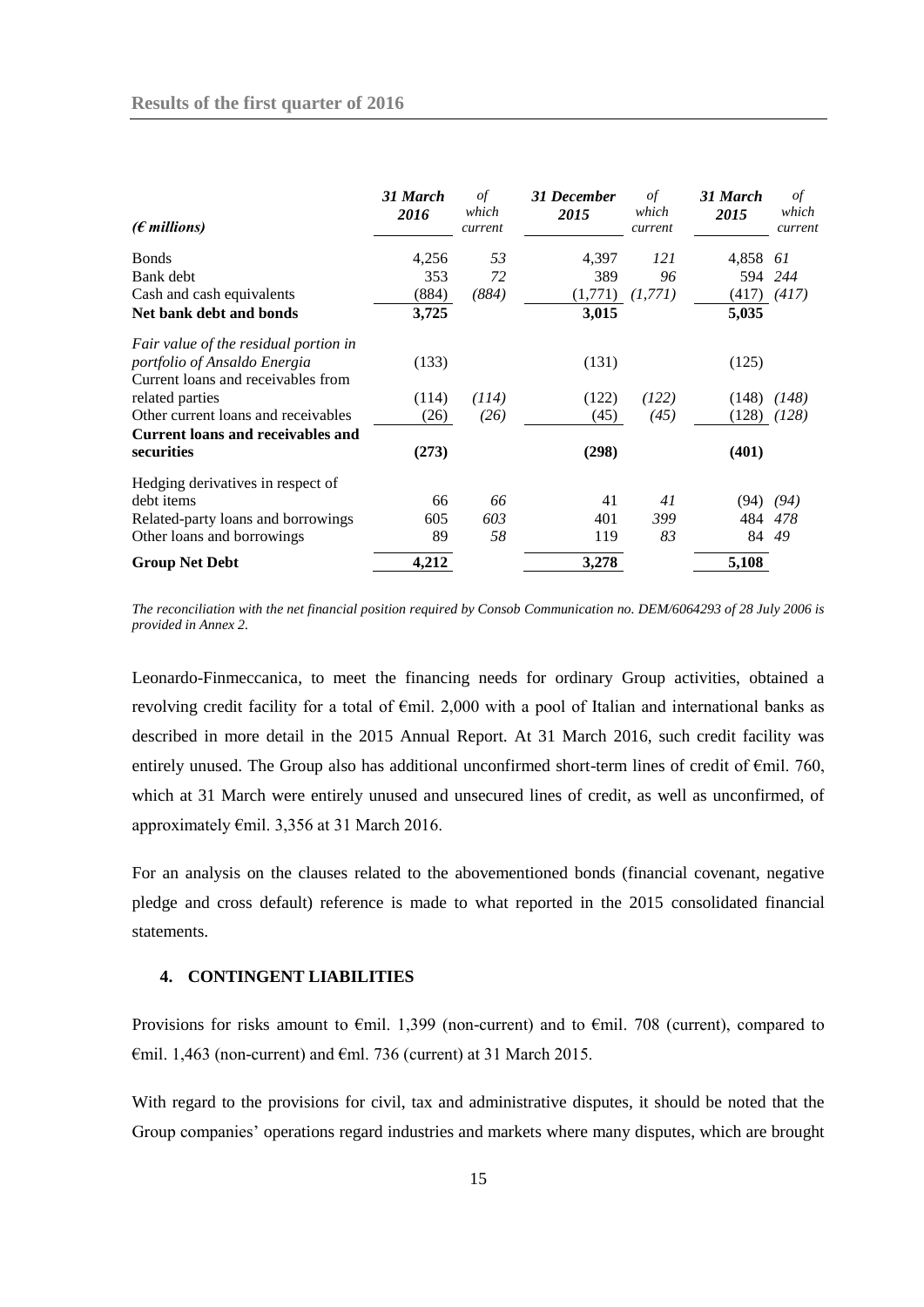as both plaintiff and defendant, are settled only after a considerable period of time, especially in cases where the customer is a government entity. Pursuant to the accounting standards, provisions have only been made for risks that are probable and for which the amount can be determined. No specific provisions have been set aside for certain disputes in which the Group is a defendant as these disputes are reasonably expected to be resolved satisfactorily and without significantly impacting the results. Given their complexity, their cutting-edge technological content and the nature of the customers, the Group's long-term contracts are sometimes affected by disputes with customers in relation to the compliance of works with customer specifications and product performances. The Group adjusts the estimated contract costs for foreseeable issues, also taking into account possible developments in the relevant disputes. With respect to what already noted during the preparation of the 2015 consolidated financial statements, to which reference is made, there are no significant updates. Furthermore, it should be noted that the Explanatory Notes to the consolidated financial statements at 31 December 2015 provide information on criminal proceedings that involve Group companies for various reasons. With respect to the information reported in the abovementioned financial statements, to which the reader is referred for more details, we highlight the following updates:

 with reference to the proceedings before the Court of Appeal of Milan in relation to the supply of 12 AW 101 VIP/VVIP helicopters to the Indian government, on 7 April 2016, the Court of Appeal sentenced the former Chairman and Chief Executive Officer of Finmeccanica Spa to four years and six months of imprisonment, and the former Chief Executive Officer of AgustaWestland SpA to four years of imprisonment, for offences pursuant to Articles 110, 112, paragraph 1, 318, 321 and 322-bis, paragraph 2(2) of the Criminal Code and pursuant to Article 2 of Legislative Decree no. 74/2000.

In respect of these companies, it is recalled that on 25 July 2014, in accordance with article 58 of Legislative Decree 231/01, the Public Prosecutor dismissed the proceedings against Finmeccanica holding groundless, following the conclusion of investigations, the Company's involvement from both a factual and legal point of view. The Prosecutor also acknowledged that since 2003 the Company has adopted, actually implemented and regularly updated an Organisational, Management and Control Model that is conceptually suitable to prevent offences like the one in question and is focused on compliance processes as to guarantee adequate standards of fairness and ethical conduct. In addition, on 28 August 2014 the Judge for Preliminary Investigations (GIP, *Giudice delle Indagini Preliminari*) of the Court of Busto Arsizio – in granting the motions put forth by the companies – imposed administrative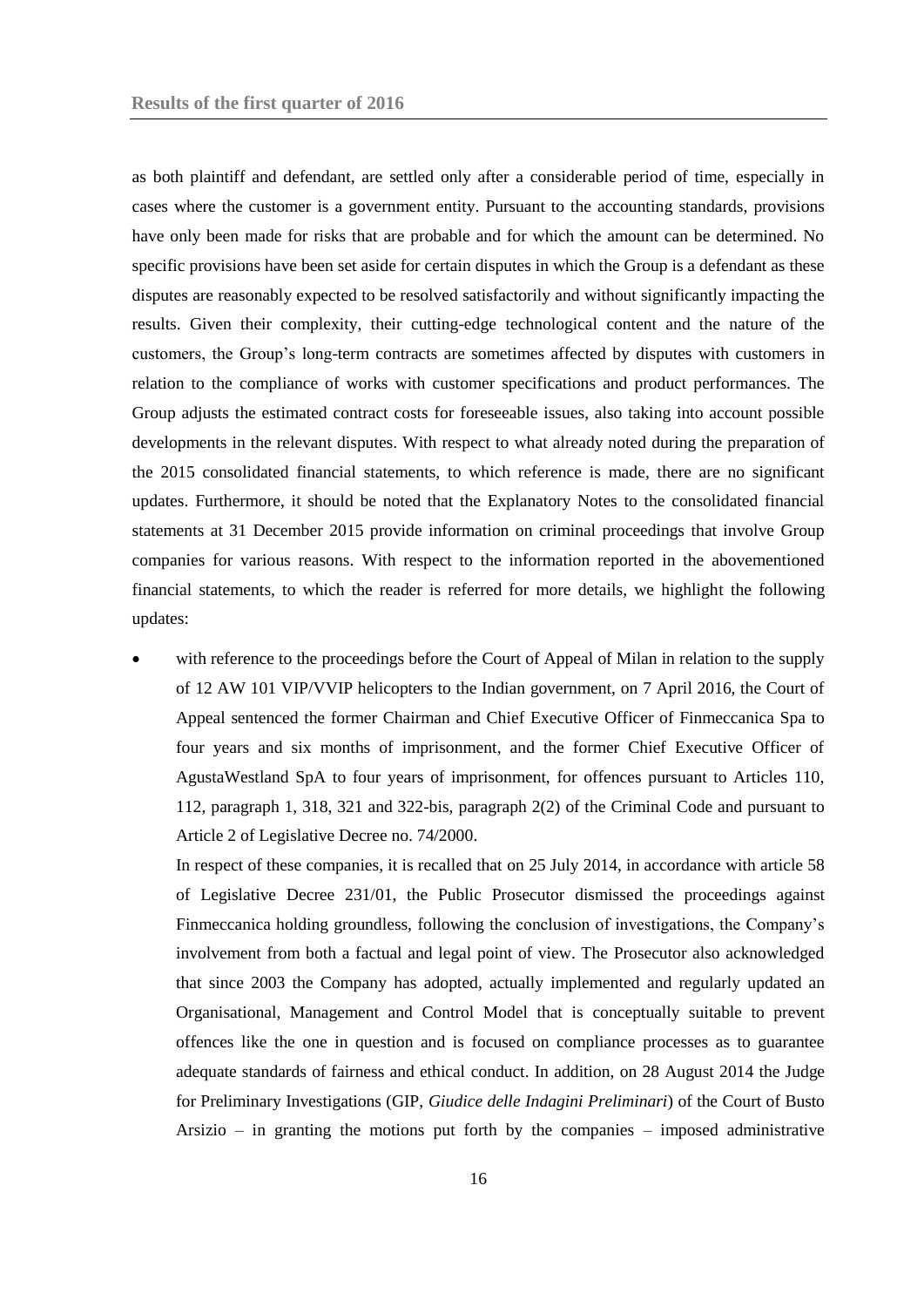penalties in accordance with article 63 of Legislative Decree 231/2001 and article 444 of the Code of Criminal Procedure, amounting to  $€80,000$  for AgustaWestland SpA and  $€300,000$ for AgustaWestland Ltd, and ordered the confiscation of the equivalent of  $\epsilon$ mil. 7.5;

- with reference to the criminal proceedings pending with the Public Prosecutor's Office of Busto Arsizio, in relation to the relationships maintained by AgustaWestland SpA with some companies incorporated under Italian and foreign law, the notice of conclusion of the preliminary investigations was served limited to the offence under Article 2 of Legislative Decree no. 74/2000, against two former Chief Executive Officers and a former executive of AgustaWestland SpA;.
- with reference to the criminal proceedings before the Court of Trani, concerning a tender launched by the Municipality of Barletta for the construction of access control systems for the limited traffic area, on 5 February 2016 the Court declared the decision not to prosecute against a former employee of Elsag Datamat SpA for violations charged to him, as they have become statute barred.

For the Board of Directors The Chairman Giovanni De Gennaro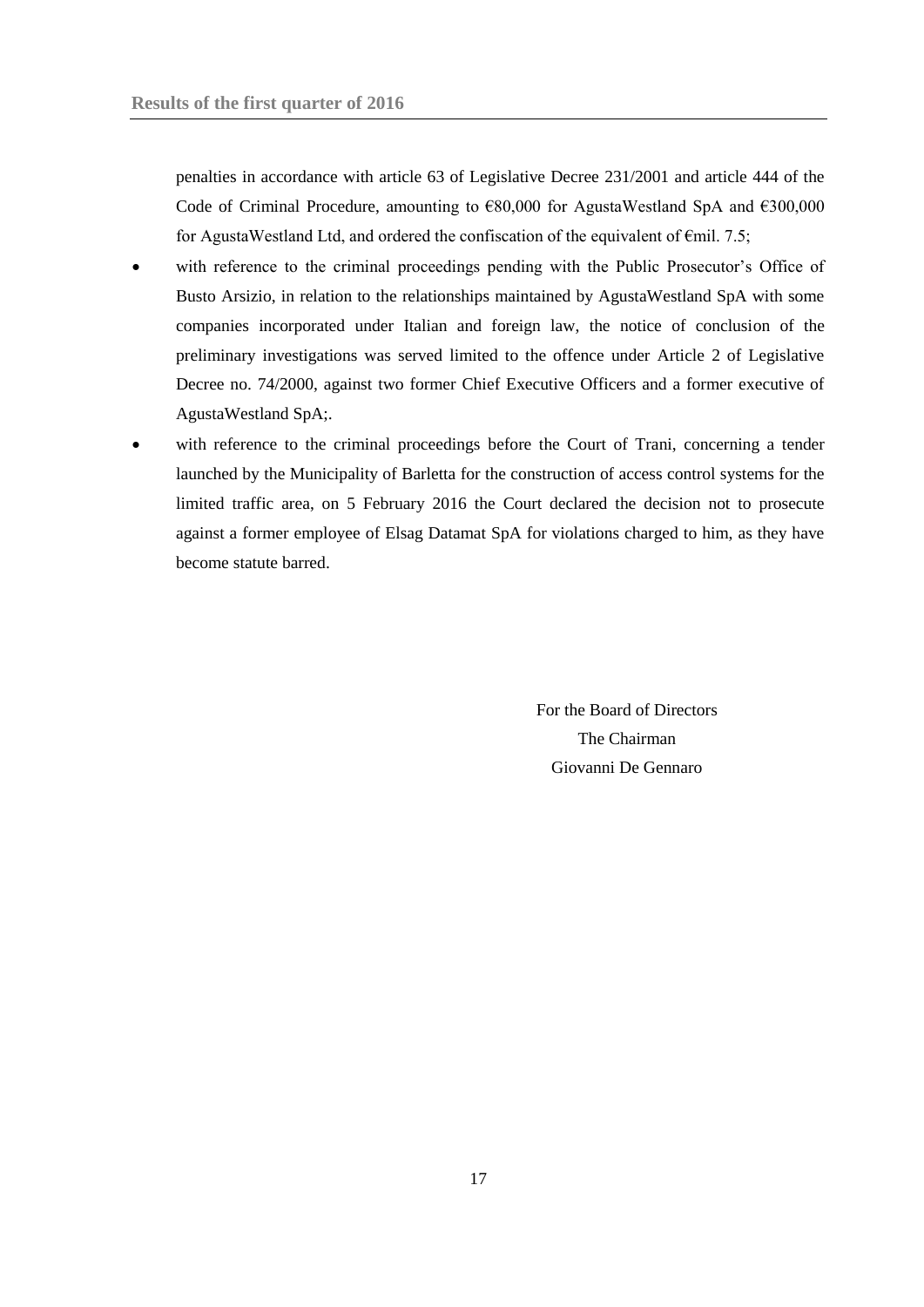## <span id="page-17-0"></span>**Annex 1: scope of consolidation**

Below are the changes in the scope of consolidation at 31 March 2016 in comparison with 31 March 2015 and

31 December 2015:

| <b>COMPANY NAME</b>                                                                        | <b>EVENT</b>                     | <b>MONTH</b>     |  |  |
|--------------------------------------------------------------------------------------------|----------------------------------|------------------|--|--|
| Companies which entered the scope of consolidation (consolidated using the equity method): |                                  |                  |  |  |
| Atitech Manufacturing Srl                                                                  | newly established                | April 2015       |  |  |
| Selex ES Malaysia SDN BHD                                                                  | newly established                | April 2015       |  |  |
| Global Aviation & Logistics Services LLC                                                   | newly established                | May 2015         |  |  |
| Global Network Services LLC                                                                | newly established                | May 2015         |  |  |
| Global Support Services LLC                                                                | newly established                | May 2015         |  |  |
| Atitech SpA                                                                                | purchase of a stake              | May 2015         |  |  |
| C-27J Aviation Services Inc.                                                               | newly established                | January 2016     |  |  |
| Companies which left the scope of consolidation:                                           |                                  |                  |  |  |
| Sel Proc Srl (in liq.)                                                                     | deconsolidated                   | April 2015       |  |  |
| Abruzzo Engineering SCPA (in liq.)                                                         | sold                             | <b>July 2015</b> |  |  |
| Consorzio START SpA                                                                        | sold                             | August 2015      |  |  |
| Meccanica Reinsurance SA                                                                   | sold                             | October 2015     |  |  |
| Gruppo Ansaldo STS                                                                         | sold                             | November 2015    |  |  |
| Global Aviation & Logistics Services LLC                                                   | sold                             | November 2015    |  |  |
| AnsaldoBreda España SLU                                                                    | sold                             | November 2015    |  |  |
| AnsaldoBreda Inc.                                                                          | sold                             | November 2015    |  |  |
| Global Support Services LLC                                                                | sold                             | November 2015    |  |  |
| N2 Imaging Systems LLC                                                                     | sold                             | December 2015    |  |  |
| NGL Prime SpA (in liq.)                                                                    | deconsolidated                   | January 2016     |  |  |
| <b>SELEX ES Infrared Ltd</b>                                                               | deconsolidated                   | January 2016     |  |  |
| Finmeccanica Finance SA (in liq.)                                                          | deconsolidated                   | February 2016    |  |  |
| Fata SpA                                                                                   | sold                             | March 2016       |  |  |
| Automation Integrated Solutions SpA                                                        | sold                             | March 2016       |  |  |
| Fata (Shanghai) Engineering Equipment Co. Ltd                                              | sold                             | March 2016       |  |  |
| Fata Gulf Co. WLL                                                                          | sold                             | March 2016       |  |  |
| Fata Hunter Inc.                                                                           | sold                             | March 2016       |  |  |
| Fata Hunter India PVT Ltd                                                                  | sold                             | March 2016       |  |  |
| Musinet Engineering SpA                                                                    | sold                             | March 2016       |  |  |
| Comlenia Sendirian Berhad                                                                  | sold                             | March 2016       |  |  |
| <b>Merged company:</b>                                                                     | <b>Merging company:</b>          |                  |  |  |
| Immobiliare Cascina Srl                                                                    | Finmeccanica Global Services SpA | October 2015     |  |  |
| <b>CISDEG SpA</b>                                                                          | Selex ES SpA                     | December 2015    |  |  |
| OtoMelara SpA                                                                              | Leonardo-Finmeccanica SPA        | January 2016     |  |  |
| Whitehead Sistemi Subacquei SpA                                                            | Leonardo-Finmeccanica SPA        | January 2016     |  |  |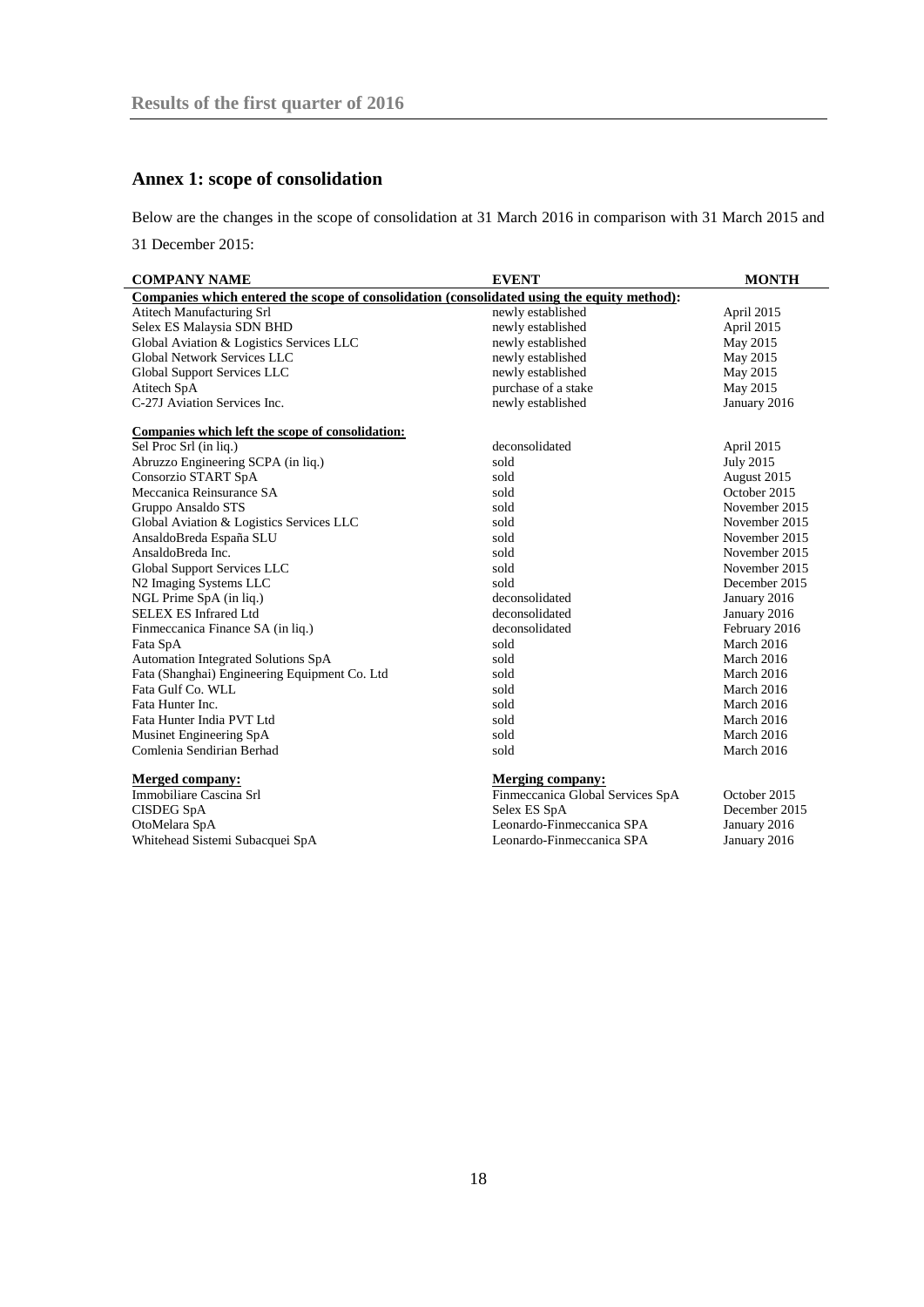## <span id="page-18-0"></span>**Annex 2: "Non-GAAP" performance indicators**

Management assesses the Group's performance and that of its business segments based on a number of indicators that are not envisaged by the IFRSs. Specifically, EBITA is used as the primary indicator of profitability, since it allows us to analyse the Group's marginality by eliminating the impact of the volatility associated with non-recurring items or items unrelated to ordinary operations.

As required by CESR/05-178b Recommendation, below is a description of the components of each of these indicators:

- **New orders**: this includes contracts signed with customers during the period that satisfy the contractual requirements for being recorded in the order book.
- **Order backlog***:* this figure is the sum of the order backlog for the preceding period and new orders, less revenues during the reference period.
- **EBITDA**: this is given by EBITA, as defined below, before amortisation, depreciation and impairment losses (net of those relating to goodwill or classified among "non-recurring costs").
- **EBITDA Margin**: it is calculated as the ratio between EBITDA and revenues.
- **EBITA**: it is arrived at by eliminating from EBIT, as defined below, the following items:
	- any impairment in goodwill;
	- amortisation and impairment, if any, of the portion of the purchase price allocated to intangible assets as part of business combinations, as required by IFRS 3;
	- restructuring costs that are a part of defined and significant plans. This item includes personnel costs as well as any and all other costs deriving from the reorganisation (e.g. impairment of assets, costs for the closure of sites, relocation costs, etc.);
	- other exceptional costs or income, i.e. connected to particularly significant events that are not related to the ordinary performance of the business.

L'EBITA is then used to calculate return on sales (ROS) and return on investment (ROI).

A reconciliation of Income before tax and financial expense, EBIT and EBITA is shown below:

|                                                                | For the Three months ended 31 |      |  |  |
|----------------------------------------------------------------|-------------------------------|------|--|--|
| ( $\epsilon$ millions)                                         | <b>March</b>                  |      |  |  |
|                                                                | 2016                          | 2015 |  |  |
| Income before tax and financial expenses                       | 127                           | 98   |  |  |
| Equity-accounted strategic JVs                                 |                               |      |  |  |
| <b>EBIT</b>                                                    | 134                           | 110  |  |  |
| Amortisation of intangible assets acquired as part of business |                               |      |  |  |
| combinations                                                   | 24                            | 24   |  |  |
| Restructuring costs                                            | 6                             | 23   |  |  |
| <b>EBITA</b>                                                   | 164                           | 157  |  |  |

**Return on Sales** (ROS): this is calculated as the ratio of EBITA to revenue.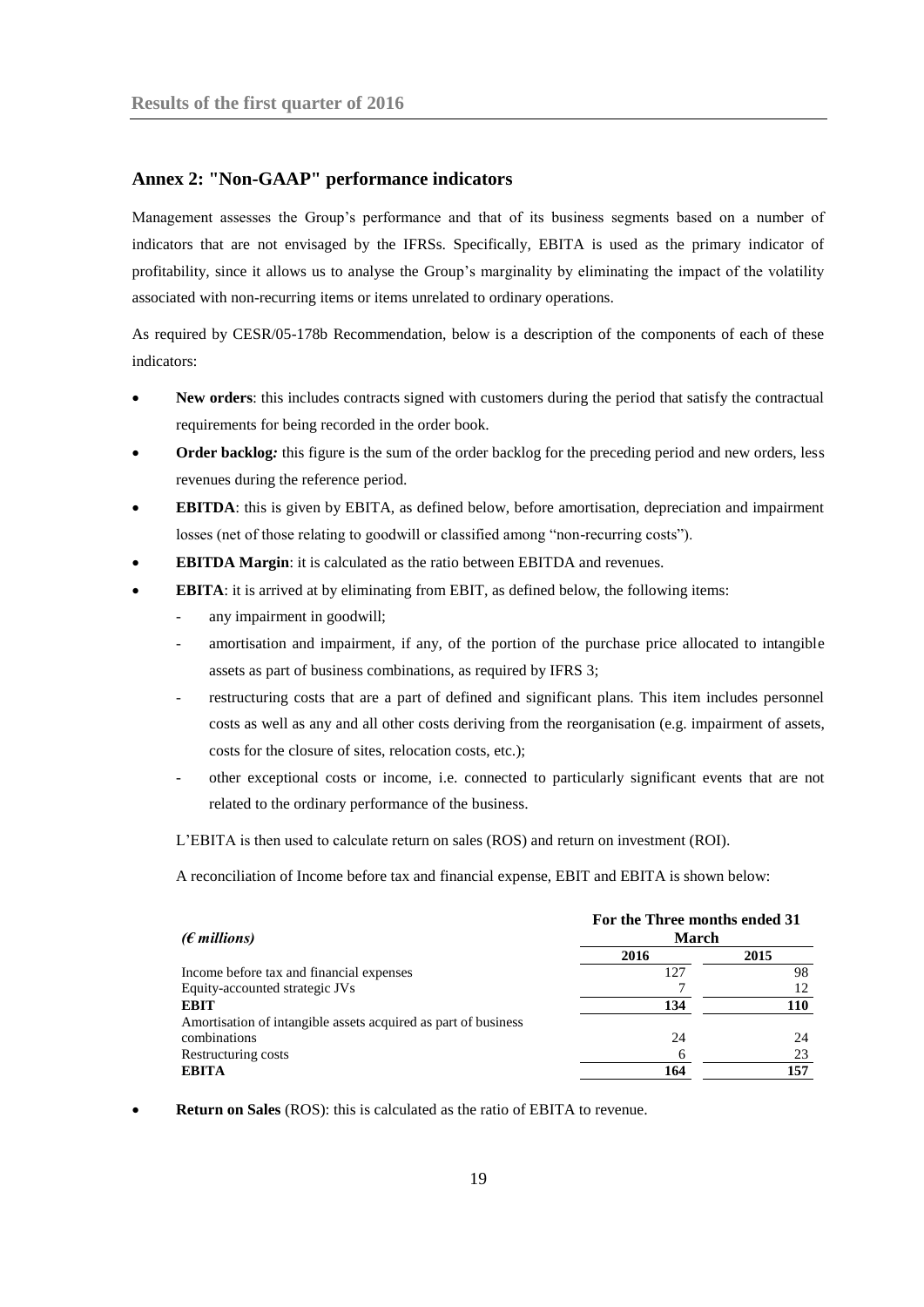- **EBIT**: this is obtained by adding to EBIT (defined as earnings before "financial income and expense", "share of profit (loss) of equity-accounted investees", "income taxes" and "result from discontinued operations") the Group's share of profit in the results of its strategic Joint Ventures (ATR, MBDA, Thales Alenia Space and Telespazio), reported in the "share of profits (losses) of equity-accounted investees".
- **Net result before extraordinary transactions:** this is the Net Result before the result from discontinued operations and the effects of the extraordinary transactions (acquisitions and disposals). Below is the reconciliation:

| ( $\epsilon$ millions)                       | For the Three months ended 31<br><b>March</b> |      |  |  |
|----------------------------------------------|-----------------------------------------------|------|--|--|
|                                              | 2016                                          | 2015 |  |  |
| Net result                                   | 64                                            |      |  |  |
| Result from discontinued operations          |                                               |      |  |  |
| Effect on extraordinary transactions         | (8)                                           |      |  |  |
| Net result before extraordinary transactions | 56                                            |      |  |  |

 **Group Net Debt:** this includes cash, financial receivables and current securities, net of (current and non-current) loans and borrowings and of the fair value of derivatives covering financial debt items. An improvement factor of this indicator is that this item includes the measurement of the residual interest in Ansaldo Energia, which is classified under non-current assets in consideration – and assuming the exercise as well as in light of the creditworthiness of the other party – of the put  $\&$  call rights based on which this amount will be paid by Fondo Strategico Italiano to Leonardo-Finmeccanica. The reconciliation with the net financial position required by the Consob communication no. DEM/6064293 of 28 July 2006 is reported below:

|                                                                                                              | 31 March 2016 | 31 December 2015 |
|--------------------------------------------------------------------------------------------------------------|---------------|------------------|
| Net financial debt com. CONSOB no. DEM/6064293<br>Fair value of the residual portion in portfolio of Ansaldo | 4.279         | 3,368            |
| Energia                                                                                                      | (133)         | (131)            |
| Hedging derivatives in respect of debt items                                                                 | 66            | 41               |
| Group net debt (KPI)                                                                                         | 4,212         | 3.278            |

Below is the financial information required under Consob communication DEM/6064293 of 28 July 2006: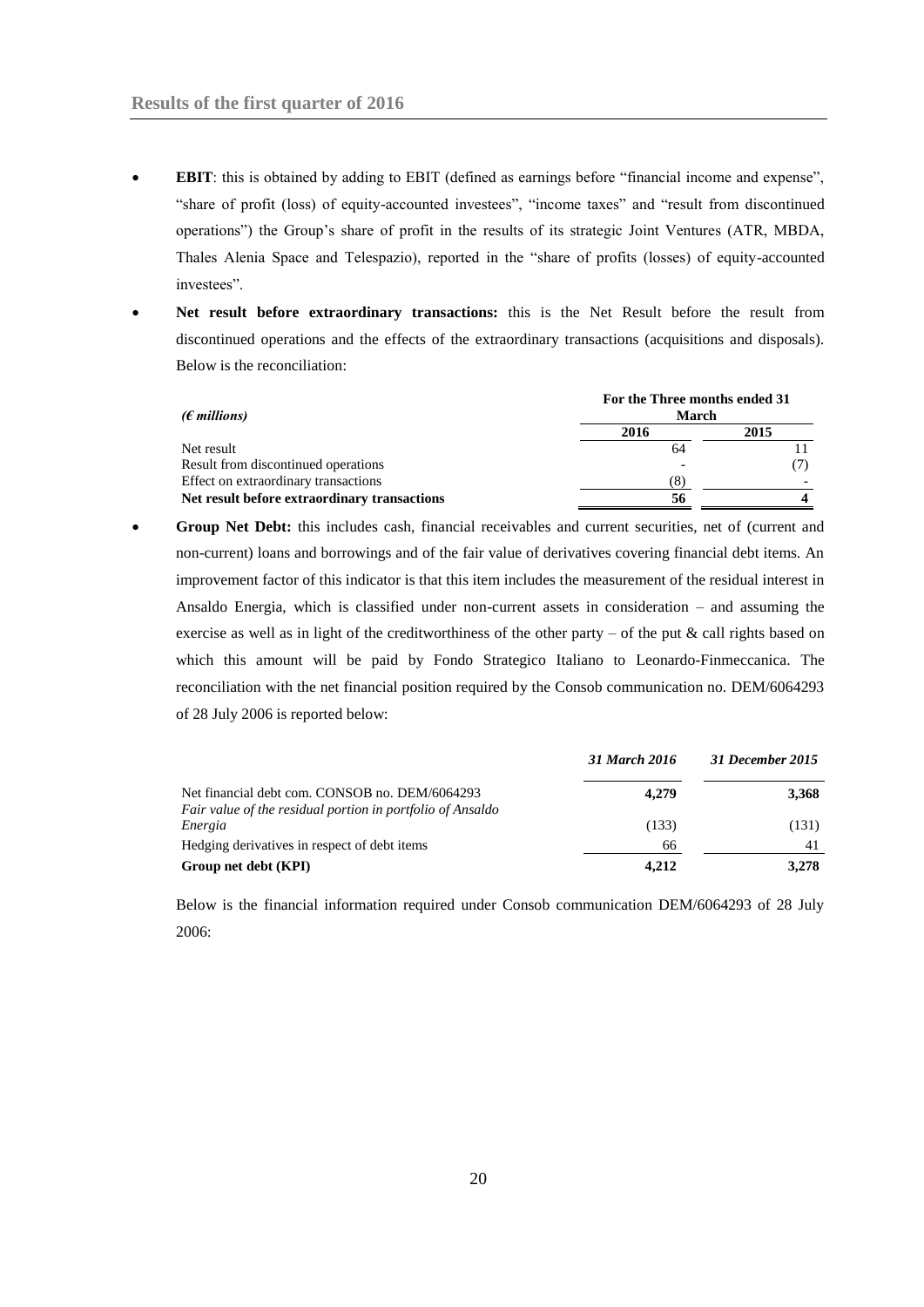|                                                                               | 31 March<br>2016 | of which<br>with related<br>parties | 31 December<br>2015 | of which<br>with<br>related<br>parties |
|-------------------------------------------------------------------------------|------------------|-------------------------------------|---------------------|----------------------------------------|
| <b>Liquidity</b>                                                              | (884)            |                                     | (1,771)             |                                        |
| <b>Current loans and receivables</b>                                          | (140)            | (114)                               | (167)               | (122)                                  |
| Current bank loans and borrowings<br>Current portion of non-current loans and | 72               |                                     | 96                  |                                        |
| borrowings                                                                    | 53               |                                     | 121                 |                                        |
| Other current loans and borrowings                                            | 661              | 603                                 | 482                 | 399                                    |
| <b>Current financial debt</b>                                                 | 786              |                                     | 699                 |                                        |
| Net current financial debt (funds)                                            | (238)            |                                     | (1,239)             |                                        |
| Non-current bank loans and borrowings                                         | 281              |                                     | 293                 |                                        |
| Bonds issued                                                                  | 4,203            |                                     | 4,276               |                                        |
| Other non-current loans and borrowings                                        | 33               | 2                                   | 38                  | 2                                      |
| Non-current financial debt                                                    | 4,517            |                                     | 4,607               |                                        |
| <b>Net financial debt</b>                                                     | 4,279            |                                     | 3,368               |                                        |

- **Funds From Operations (FFO)**: this is cash flow generated by (used in) operating activities net of changes in working capital. The FFO also includes dividends received.
- **Free Operating Cash-Flow (FOCF**)*:* this is the sum of the cash flows generated by (used in) operating activities (excluding the changes in the Group Net Debt), the cash flows generated by (used in) ordinary investing activities (investment and divestment of intangible assets, property, plant and equipment, and equity investments, net of cash flows from the purchase or sale of equity investments that, due to their nature or significance, are considered "strategic investments") and dividends. The calculation of FOCF is presented in the reclassified statement of cash flows shown in the section "Group results and financial position".
- **Return on Investments (ROI)***:* this is calculated as the ratio of EBITA to the average net capital invested in the two comparative periods.
- **Return on Equity (ROE):** this is calculated as the ratio of the net result before extraordinary transactions for the financial period to the average value of equity in the two comparative periods.
- **Workforce:** the number of employees recorded in the register on the last day of the period.